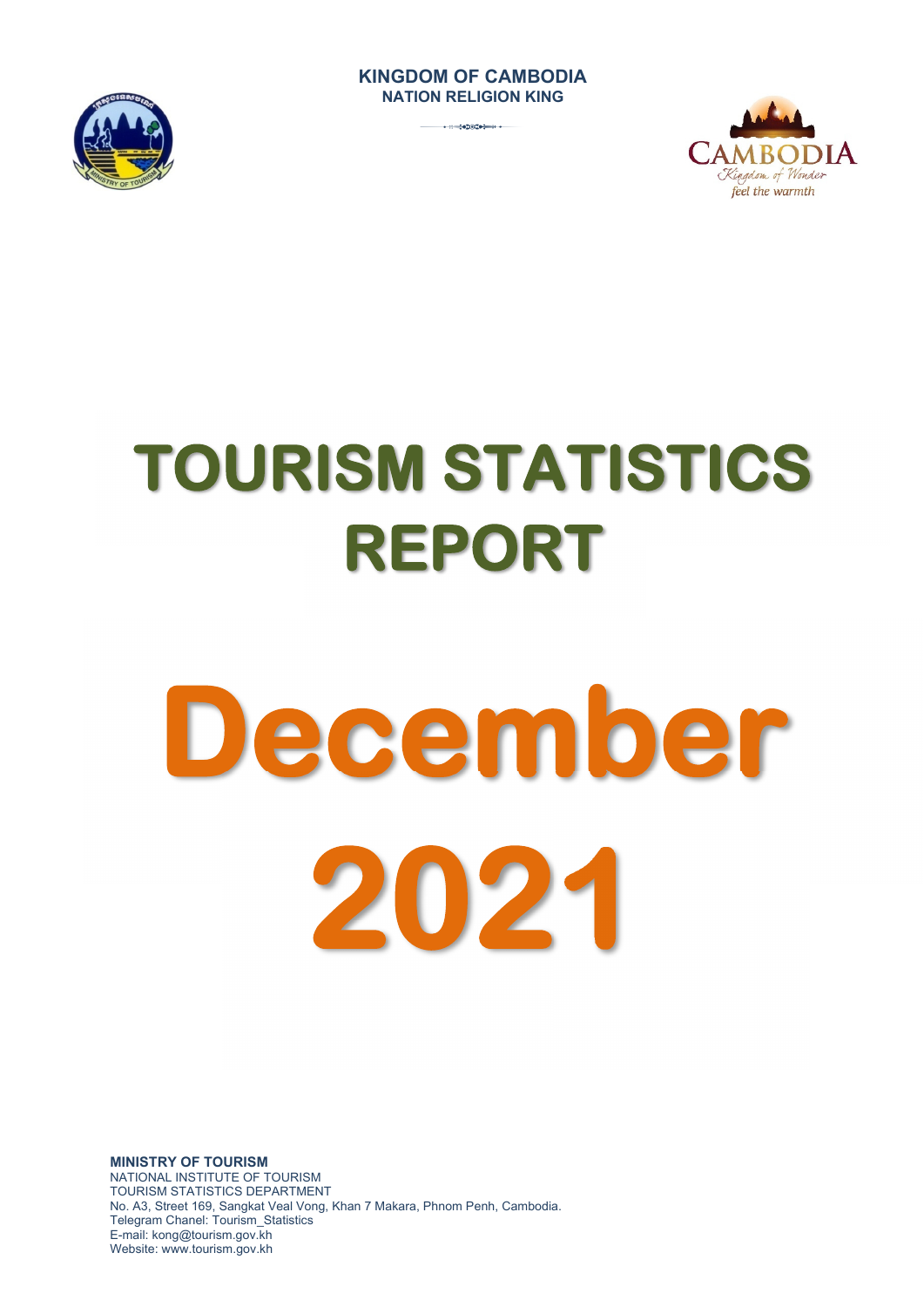## **Tourism Highlights**

Int'l Tourist Arrivals, Average Length of Stays, Hotel Occupancy & Int'l Tourism Receipts in 1993 - 2021

| Years | Int'l Tourist Arrivals |            | Average Length                    | Hotel Occupancy                   | Int'l Tourism Receipts |
|-------|------------------------|------------|-----------------------------------|-----------------------------------|------------------------|
|       | Number                 | Change (%) | of Stays (Days)                   | (% )                              | (Million USD)          |
| 1993  | 118,183                |            | N/A                               | N/A                               | N/A                    |
| 1994  | 176,617                | 49.4       | N/A                               | N/A                               | N/A                    |
| 1995  | 219,680                | 24.4       | 8.0                               | 37.0                              | 100                    |
| 1996  | 260,489                | 18.6       | 7.5                               | 40.0                              | 118                    |
| 1997  | 218,843                | $-16.0$    | 6.4                               | 30.0                              | 103                    |
| 1998  | 286,524                | 30.9       | 5.2                               | 40.0                              | 166                    |
| 1999  | 367,743                | 28.3       | 5.5                               | 44.0                              | 190                    |
| 2000  | 466,365                | 26.8       | 5.5                               | 45.0                              | 228                    |
| 2001  | 604,919                | 29.7       | 5.5                               | 48.0                              | 304                    |
| 2002  | 786,524                | 30.0       | 5.8                               | 50.0                              | 379                    |
| 2003  | 701,014                | $-10.9$    | 5.5                               | 50.0                              | 347                    |
| 2004  | 1,055,202              | 50.5       | 6.3                               | 52.0                              | 578                    |
| 2005  | 1,421,615              | 34.7       | 6.3                               | 52.0                              | 832                    |
| 2006  | 1,700,041              | 19.6       | 6.5                               | 54.8                              | 1,049                  |
| 2007  | 2,015,128              | 18.5       | 6.5                               | 54.8                              | 1,400                  |
| 2008  | 2,125,465              | 5.5        | 6.7                               | 62.7                              | 1,595                  |
| 2009  | 2,161,577              | 1.7        | 6.5                               | 63.6                              | 1,561                  |
| 2010  | 2,508,289              | 16.0       | 6.5                               | 65.7                              | 1,786                  |
| 2011  | 2,881,862              | 14.9       | 6.5                               | 66.2                              | 1,912                  |
| 2012  | 3,584,307              | 24.4       | 6.3                               | 68.5                              | 2,210                  |
| 2013  | 4,210,165              | 17.5       | 6.8                               | 69.5                              | 2,547                  |
| 2014  | 4,502,775              | 7.0        | 6.5                               | 67.6                              | 2,736                  |
| 2015  | 4,775,231              | 6.1        | 6.8                               | 70.2                              | 3,012                  |
| 2016  | 5,011,712              | 5.0        | 6.3                               | 68.9                              | 3,212                  |
| 2017  | 5,602,157              | 11.8       | 6.6                               | 71.3                              | 3,638                  |
| 2018  | 6,201,077              | 10.7       | 7.0                               | 72.2                              | 4,375                  |
| 2019  | 6,610,592              | 6.6        | 6.2                               | 63.5                              | 4,919                  |
| 2020  | 1,306,143              | $-80.2$    | Jan - Mar: 6.2<br>Apr - Dec: 30.0 | Jan - Mar: 78.9<br>Apr - Dec: 8.3 | 1,023                  |
| 2021  | 196,495                | $-85.0$    | 30.0                              | 15.5                              | 184                    |

#### **International Tourist Arrivals to Cambodia**

| <b>Months</b>  | 2016      | 2017      | 2018      | 2019      | 2020      | 2021    |       |       |       |         | Change (%) |
|----------------|-----------|-----------|-----------|-----------|-----------|---------|-------|-------|-------|---------|------------|
|                |           |           |           |           |           |         | 17/16 | 18/17 | 19/18 | 20/19   | 2021*/20   |
| Q1             | 1,342,477 | 1,502,896 | 1,711,253 | 1,877,853 | 1,155,226 | 70,901  | 11.9  | 13.9  | 9.7   | $-38.5$ | $-93.9$    |
| Jan            | 466,086   | 532,206   | 596,241   | 647,206   | 547,963   | 20,567  | 14.2  | 12.0  | 8.5   | $-15.3$ | $-96.2$    |
| Feb            | 448,468   | 493,316   | 542,937   | 597,483   | 383,863   | 20,580  | 10.0  | 10.1  | 10.0  | $-35.8$ | $-94.6$    |
| Mar            | 427,923   | 477,374   | 572,075   | 633,164   | 223,400   | 29,754  | 11.6  | 19.8  | 10.7  | $-64.7$ | $-86.7$    |
| Q <sub>2</sub> | 1,018,455 | 1,159,783 | 1,290,407 | 1,460,621 | 27,600    | 31,659  | 13.9  | 11.3  | 13.2  | $-98.1$ | 14.7       |
| Apr            | 367,684   | 412,925   | 463,423   | 537,656   | 4,841     | 11,938  | 12.3  | 12.2  | 16.0  | $-99.1$ | 146.6      |
| May            | 320,601   | 368,809   | 419,171   | 472,952   | 10,475    | 8.757   | 15.0  | 13.7  | 12.8  | $-97.8$ | $-16.4$    |
| Jun            | 330,170   | 378,049   | 407,813   | 450,013   | 12,284    | 10,964  | 14.5  | 7.9   | 10.3  | $-97.3$ | $-10.7$    |
| Q3             | 1,147,483 | 1,250,082 | 1,374,373 | 1,475,832 | 64,854    | 29,114  | 8.9   | 9.9   | 7.4   | $-95.6$ | $-55.1$    |
| Jul            | 395,761   | 446,627   | 454,056   | 502,421   | 20,689    | 9,984   | 12.9  | 1.7   | 10.7  | $-95.9$ | $-51.7$    |
| Aug            | 406,214   | 427,224   | 494,043   | 519,502   | 23,028    | 9,163   | 5.2   | 15.6  | 5.2   | $-95.6$ | $-60.2$    |
| Sep            | 345,508   | 376,231   | 426,274   | 453,909   | 21,137    | 9,967   | 8.9   | 13.3  | 6.5   | $-95.3$ | $-52.8$    |
| Q4             | 1,503,297 | 1,689,396 | 1,825,044 | 1,796,286 | 58,463    | 64,821  | 12.4  | 8.0   | -1.6  | $-96.7$ | 10.9       |
| Oct            | 414,077   | 417,039   | 453,370   | 481,782   | 20,210    | 12,759  | 0.7   | 8.7   | 6.3   | $-95.8$ | $-36.9$    |
| Nov            | 477,686   | 570,471   | 616,549   | 602,042   | 18,184    | 18,933  | 19.4  | 8.1   | -2.4  | $-97.0$ | 4.1        |
| Dec            | 611,534   | 701,886   | 755,125   | 712,462   | 20,069    | 33,129  | 14.8  | 7.6   | -5.6  | $-97.2$ | 65.1       |
| Total          | 5,011,712 | 5,602,157 | 6,201,077 | 6,610,592 | 1,306,143 | 196,495 | 11.8  | 10.7  | 6.6   | $-80.2$ | -85.0      |



```
Source: Tourism Statistics Department, MOT.
```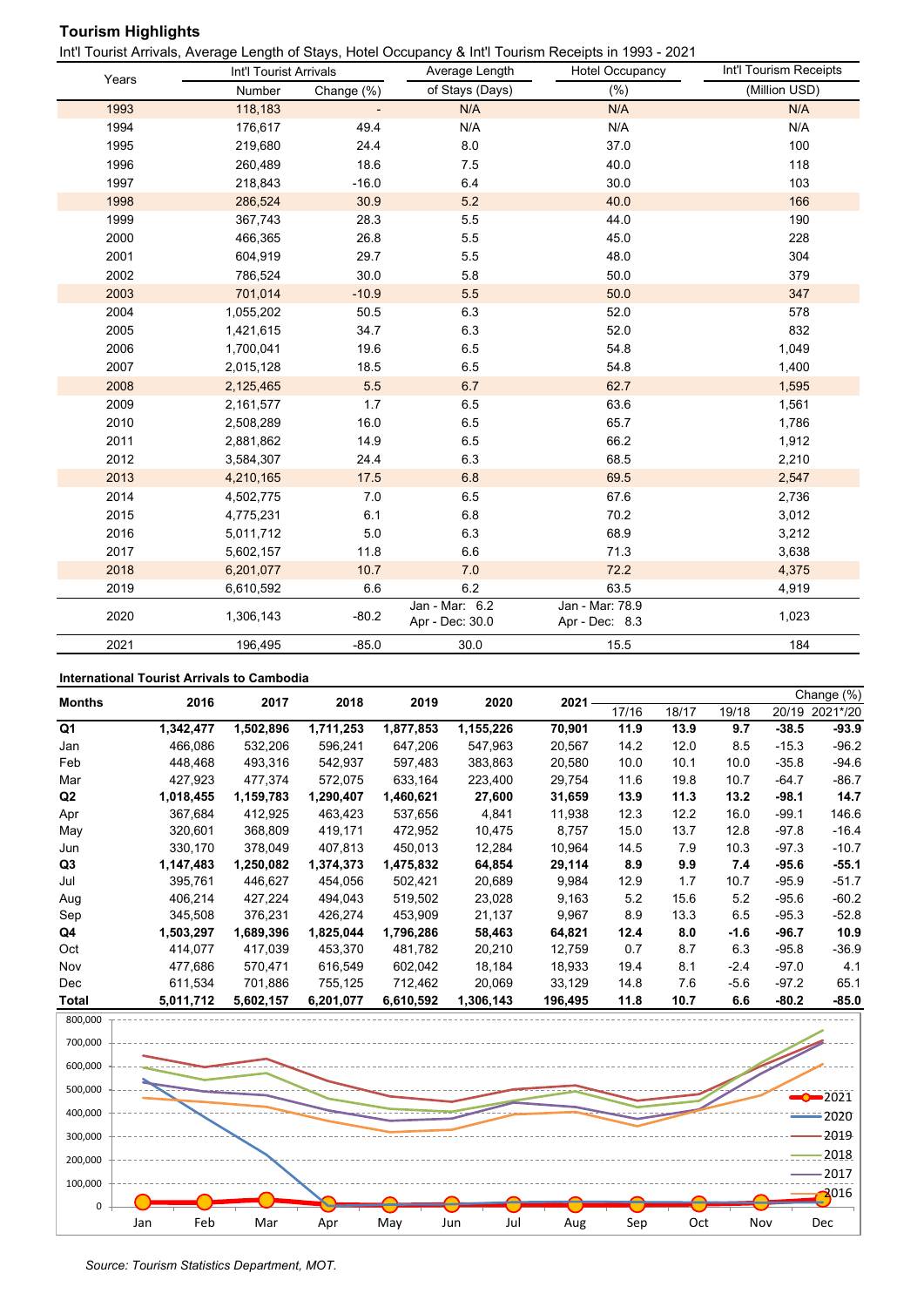# **I. INBOUND TOURISM**

1. International tourist arrivals in January - December 2021

|                                | Inbound tourism |           |         | Share $(\%)$ |         | Change $(\%)$ |
|--------------------------------|-----------------|-----------|---------|--------------|---------|---------------|
|                                | 2019            | 2020      | 2021    | 2021*        | 20/19   | 2021*/20      |
| Air                            | 4,403,995       | 756,265   | 99,829  | 50.8         | $-82.8$ | $-86.8$       |
| Phnom Penh Int'l Airport (PNH) | 2,071,907       | 441,851   | 90,244  | 45.9         | $-78.7$ | $-79.6$       |
| Siem Reap Int'l Airport (REP)  | 1,665,365       | 240,917   | 1,085   | 0.6          | $-85.5$ | $-99.5$       |
| Kong Keng (KOS)                | 666,723         | 73.497    | 8,500   | 4.3          | $-89.0$ | $-88.4$       |
| <b>Land and Waterways</b>      | 2,206,597       | 549,878   | 96,666  | 49.2         | $-75.1$ | $-82.4$       |
| Land                           | 2,049,748       | 498,384   | 96,478  | 49.1         | $-75.7$ | $-80.6$       |
| Waterways                      | 156,849         | 51.494    | 188     | 0.1          | $-67.2$ | $-99.6$       |
| Total                          | 6,610,592       | 1,306,143 | 196,495 | 100.0        | $-80.2$ | $-85.0$       |

2. Top ten markets arrivals in January - December 2021



# **II. OUTBOUND TOURISM**

Outbound tourism in January - December 2021

|                                  | Outbound tourism |           |         | Change (%) |          |  |
|----------------------------------|------------------|-----------|---------|------------|----------|--|
|                                  | 2019             | 2020      | 2021    | 20/19      | 2021*/20 |  |
| Cambodia Outbound Tourists       | 2.038.284        | 326.199   | 30.517  | -84.0      | -90.6    |  |
| International Tourists Departure | 6.222.834        | 1.367.253 | 183.608 | $-78.0$    | -86.6    |  |

# **III. INTERNAL TOURISM**

Domestic and foreign visitors' arrivals to the regions in January - December 2021

|                       |           | January - December 2020 |            | January - December 2021 | Change 2021*/20 (%) |            |  |
|-----------------------|-----------|-------------------------|------------|-------------------------|---------------------|------------|--|
|                       | KHM       | <b>FOR</b>              | <b>KHM</b> | <b>FOR</b>              | <b>KHM</b>          | <b>FOR</b> |  |
| Phnom Penh            | 1.835.414 | 905,254                 | 1,220,975  | 144.175                 | $-33.5$             | $-84.1$    |  |
| Siem Reap Angkor      | 703,147   | 400,889                 | 372.671    | 10,886                  | $-47.0$             | $-97.3$    |  |
| Coastal Zone          | 2,873,483 | 356,863                 | 2,050,865  | 105,892                 | $-28.6$             | $-70.3$    |  |
| <b>Preah Sihanouk</b> | 793.607   | 225,316                 | 1,114,383  | 89,377                  | 40.4                | $-60.3$    |  |
| Eco-tourism Zone      | 582,423   | 24,887                  | 438.737    | 4,315                   | $-24.7$             | $-82.7$    |  |
| Others                | 1,233,502 | 125,733                 | 579,834    | 14,010                  | $-53.0$             | $-88.9$    |  |
| Total                 | 7,227,969 | 1,813,626               | 4,663,082  | 279,278                 | $-35.5$             | $-84.6$    |  |

**Note:**

KHM: Cambodia visitors

FOR: Foreign visitors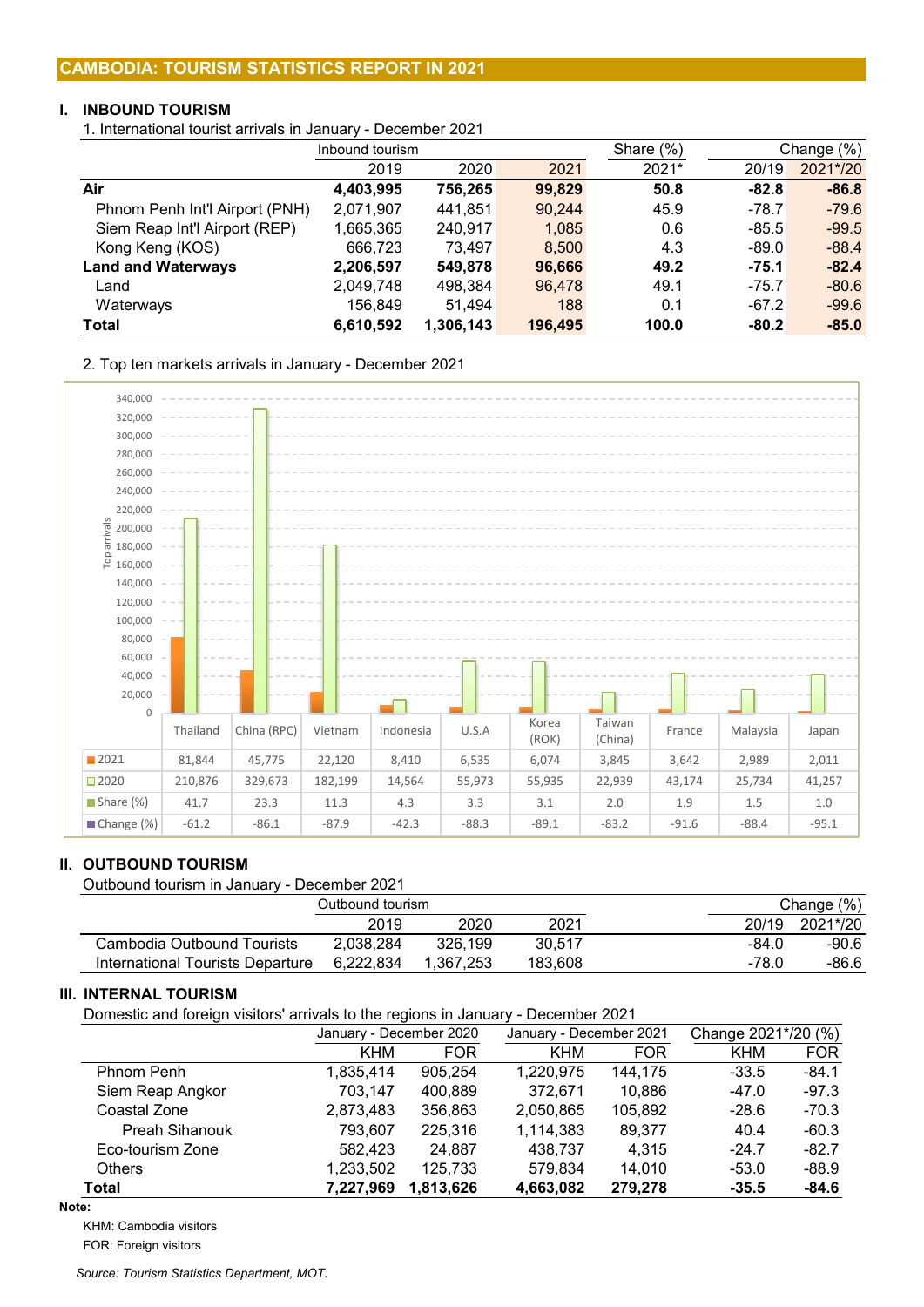#### **International Tourist Arrivals to Cambodia by Country of Residence in January - December 2021**

*(by all means of transportation)*

| Regions                         | 2020       |                     |                   | 2021           |                |                | Share      | Change             |
|---------------------------------|------------|---------------------|-------------------|----------------|----------------|----------------|------------|--------------------|
| Country of Residence            |            |                     | Purposes of Visit |                | Total          |                | $2021*$    | 2021*/20           |
|                                 |            | Holiday             | <b>Business</b>   | Others         |                | Female         | (%)        | (% )               |
| <b>Grand Total</b>              | 1,306,143  | $\overline{96,}137$ | 91,138            | 9,220          | 196,495        | 33,958         | 100.0      | $-85.0$            |
| Asia and the Pacific            | 993,226    | 92,656              | 83,915            | 2,957          | 179,528        | 27,866         | 91.4       | $-81.9$            |
| <b>ASEAN (Southeast Asia)</b>   | 496,486    | 90,361              | 26,736            | 1,475          | 118,572        | 15,087         | 60.3       | $-76.1$            |
| Brunei Darussalam               | 150        | 0                   | 11                | 0              | 11             | 4              | 0.0        | $-92.7$            |
| Indonesia                       | 14,564     | 1,764               | 6,634             | 12             | 8,410          | 1,698          | 4.3        | $-42.3$            |
| Lao PDR                         | 34,352     | 45                  | 213               | 24             | 282            | 95             | 0.1        | $-99.2$            |
| Malaysia                        | 25,734     | 601                 | 2,329             | 59             | 2,989          | 514            | 1.5        | $-88.4$            |
| Myanmar                         | 3,100      | 67                  | 421               | 5              | 493            | 198            | 0.3        | -84.1              |
| Philippines                     | 14,760     | 212                 | 1,225             | 25             | 1,462          | 512            | 0.7        | $-90.1$            |
| Singapore                       | 10,731     | 401                 | 533               | 26             | 960            | 232            | 0.5        | $-91.1$            |
| Thailand                        | 210,876    | 77,239              | 3,325             | 1,280          | 81,844         | 2,548          | 41.7       | $-61.2$            |
| <b>Timor Leste</b>              | 20         | 0                   | 1                 | 0              | 1              | 0              | 0.0        | $-95.0$            |
| Vietnam                         | 182,199    | 10,032              | 12,044            | 44             | 22,120         | 9,286          | 11.3       | $-87.9$            |
| <b>Northeast Asia</b>           | 450,429    | 1,677               | 55,275            | 846            | 57,798         | 11,919         | 29.4       | $-87.2$            |
| China                           | 329,673    | 588                 | 44,939            | 248            | 45,775         | 9,124          | 23.3       | $-86.1$            |
| Hong Kong (China)               | 273        | 0                   | 3                 | 0              | 3              | 1              | 0.0        | $-98.9$            |
| Japan                           | 41,257     | 93                  | 1,840             | 78             | 2,011          | 459            | 1.0        | $-95.1$            |
| Korea (ROK)                     | 55,935     | 670                 | 4,924             | 480            | 6,074          | 1,528          | 3.1        | $-89.1$            |
| Macau (China)                   | 30         | 0                   | 0                 | 0              | 0              | 0              | 0.0        | $-100.0$           |
| Mongolia                        | 322        | 37                  | 49                | 4              | 90             | 21             | 0.0        | $-72.0$            |
| Taiwan (China)                  | 22,939     | 289                 | 3,520             | 36             | 3,845          | 786            | 2.0        | $-83.2$            |
| Southern Asia                   | 17,606     | 252                 | 1,319             | 26             | 1,597          | 322            | 0.8        | $-90.9$            |
| Afghanistan                     | 50         | 5                   | 80                | 0              | 85             | 43             | 0.0        | 70.0               |
| Bangladesh                      | 1,621      | 20                  | 166               | 9              | 195            | 23             | 0.1        | $-88.0$            |
| Bhutan                          | 43         | 0                   | 2                 | 0              | $\overline{2}$ | 1              | 0.0        | $-95.3$            |
| India                           | 12,919     | 134                 | 706               | 6              | 846            | 191            | 0.4        | $-93.5$            |
| Iran                            | 304        | 12                  | 55                | 3              | 70             | $\overline{4}$ | 0.0        | $-77.0$            |
| Nepal                           | 680        | 22                  | 77                | 2              | 101            | 18             | 0.1        | $-85.1$            |
| Pakistan                        | 1,125      | 18                  | 80                | $\overline{2}$ | 100            | 14             | 0.1        | $-91.1$            |
| Srilanka                        | 864        | 41                  | 153               | 4              | 198            | 28             | 0.1        | $-77.1$            |
| Oceania                         | 28,211     | 353                 | 518               | 608            | 1,479          | 504            | 0.8        | $-94.8$            |
| Australia                       | 23,687     | 320                 | 448               | 508            | 1,276          | 436            | 0.6        | $-94.6$            |
| Fiji                            | 78         | 0                   | 3                 | 0              | 3              | $\mathbf{1}$   | 0.0        | $-96.2$            |
| New Zealand                     | 4,446      | 33                  | 67                | 100            | 200            | 67             | 0.1        | $-95.5$            |
| Other Asia & the Pacific        | 494        | 13                  | 67                | 2              | 82             | 34             | 0.0        | $-83.4$            |
| <b>Europe</b>                   | 225,006    | 2,489               | 4,565             | 1,946          | 9,000          | 3,159          | 4.6        | $-96.0$            |
| <b>Northern Europe</b>          | 61,661     | 647                 | 1,015             | 111            | 1,773          | 501            | 0.9        | $-97.1$            |
| Denmark                         | 4,366      | 44                  | 69                | 13             | 126            | 34             | 0.1        | $-97.1$            |
| Finland                         | 2,132      | 29                  | 46                | 12             | 87             | 27             | 0.0        | $-95.9$            |
| Iceland                         | 225        | 1                   | 2                 | 0              | 3              | $\mathbf{1}$   | 0.0        | -98.7              |
| Ireland                         | 2,614      | 37                  | 41                | 4              | 82             | 21             | 0.0        | $-96.9$            |
| Norway                          | 2,812      | 30                  | 28                | 10             | 68             | 18             | 0.0        | $-97.6$            |
| Sweden                          | 4,728      | 65                  | 113               | 9              | 187            | 54             | 0.1        | -96.0              |
| United Kingdom                  | 44,784     | 441                 | 716               | 63             | 1,220          | 346            | 0.6        | $-97.3$            |
| <b>Western Europe</b>           | 90,745     | 1,379               | 2,423             | 1,767          | 5,569          | 2,037          | 2.8        | $-93.9$            |
| Austria                         | 3,560      | 37                  | 35                | 18             | 90             | 25             | 0.0        | $-97.5$            |
| Belgium                         | 4,278      | 84                  | 103               | 39             | 226            | 78             | 0.1        | $-94.7$            |
| France                          | 43,174     | 742                 | 1,415             | 1,485          | 3,642          | 1,424          | 1.9        | $-91.6$            |
| Germany                         | 27,280     | 295                 | 561               | 86             | 942            | 271            | 0.5        | $-96.5$            |
| Luxembourg                      | 186        | 2                   | 5                 | 2              | 9              | 2              | 0.0        | $-95.2$            |
| Monaco                          | 27         | 0                   | 0                 | 0              | $\mathbf 0$    | $\mathbf 0$    | 0.0        | $-100.0$           |
| Netherlands                     | 6,556      | 114                 | 151               | 37             | 302            | 112            | 0.2        | $-95.4$            |
| Switzerland                     | 5,684      | 105                 | 153               | 100            | 358            | 125            | 0.2        | $-93.7$            |
| <b>Central / Eastern Europe</b> | 44,187     | 253                 | 626               | 34             | 913            | 367            | 0.5        | $-97.9$            |
| Bulgaria                        | 943        | 12                  | 13                | 0              | 25             | 9              | 0.0        | $-97.3$            |
| <b>Czech Republic</b>           | 2,341      | 29                  | 35                | 8              | 72             | 29             | 0.0        | $-96.9$            |
| Estonia                         | 532        | 10                  | 1                 | 0              | 11             | $\overline{2}$ | 0.0        | $-97.9$            |
| Hungary                         |            |                     |                   |                |                |                |            | $-98.8$            |
|                                 |            |                     |                   |                |                |                |            |                    |
|                                 | 2,809      | 12                  | 18                | 5              | 35             | 18             | 0.0        |                    |
| Kazakhstan                      | 639        | 13                  | 60                | $\mathbf{1}$   | 74             | 36             | 0.0        | $-88.4$            |
| Kyrgyzstan                      | 149        | $\overline{c}$      | 25                | 0              | 27             | 12             | 0.0        | $-81.9$            |
| Latvia                          | 371        | 0                   | 3                 | 0              | 3              | $\overline{2}$ | 0.0        | $-99.2$            |
| Lithuania                       | 946        | 5                   | 4                 | 0              | 9              | 6              | 0.0        | $-99.0$            |
| Poland                          | 7,610      | 36                  | 70                | 6              | 112            | 37             | 0.1        | $-98.5$            |
| Romania                         | 1,334      | 14                  | 44                | 2              | 60             | 20             | $0.0\,$    | $-95.5$            |
| <b>Russian Federation</b>       | 21,944     | 76                  | 275               | 6              | 357            | 144            | 0.2        | $-98.4$            |
| Slovakia                        | 1,146      | 7                   | 17                | 1              | 25             | 8              | 0.0        | $-97.8$            |
| Ukraine                         | 3,131      | 32                  | 39                | 5              | 76             | 31             | 0.0        | $-97.6$            |
| Uzbekistan                      | 292        | 5                   | 22                | 0              | 27             | 13             | 0.0        | $-90.8$            |
| <b>Southern Europe</b>          | 20,959     | 151                 | 389               | 34             | 574            | 203            | 0.3        | $-97.3$            |
| Croatia<br>Greece               | 559<br>573 | 8<br>6              | 10<br>11          | 0<br>0         | 18<br>17       | 7<br>4         | 0.0<br>0.0 | $-96.8$<br>$-97.0$ |

*Source: Tourism Statistics Department, MOT.*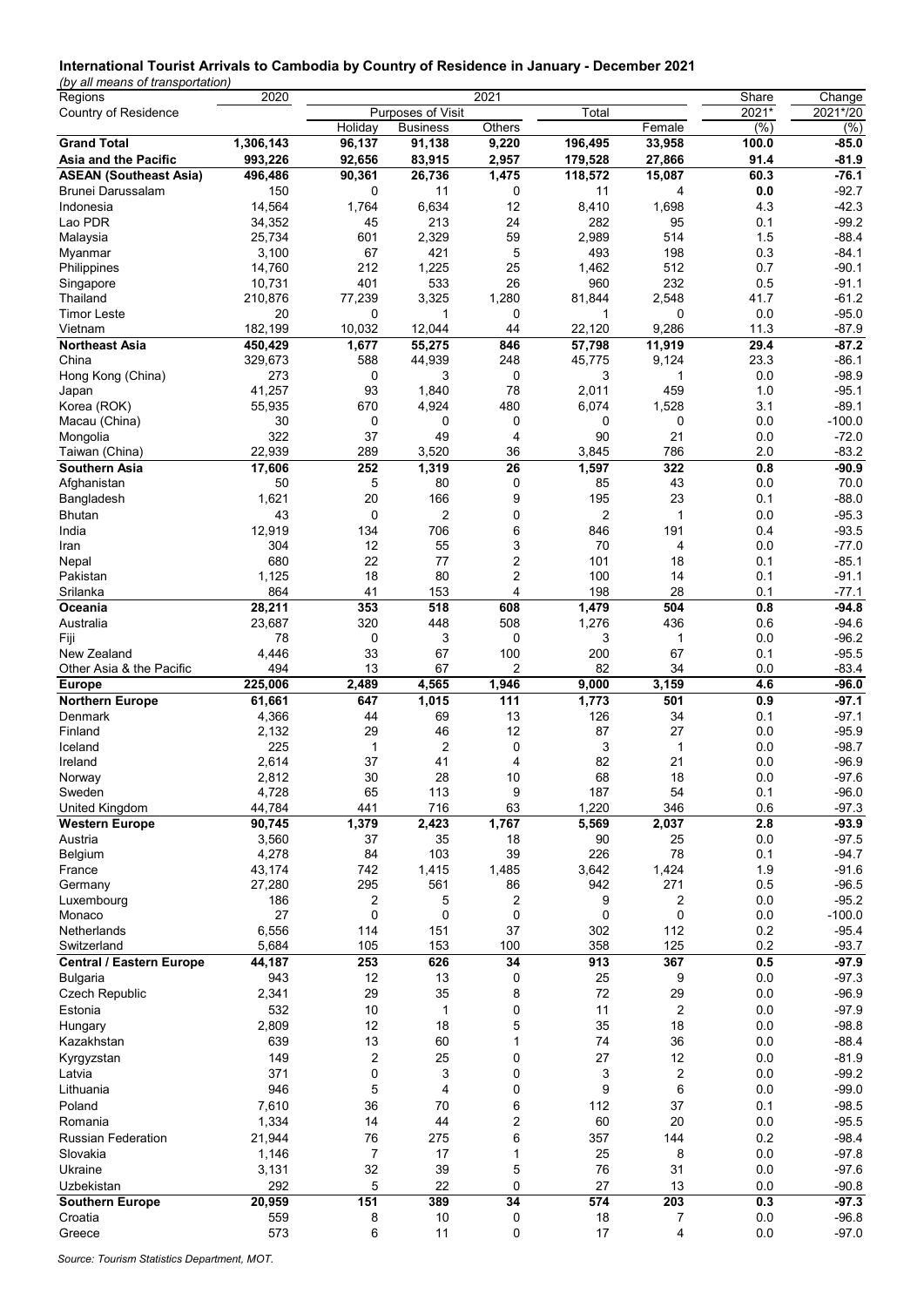# **International Tourist Arrivals to Cambodia by Country of Residence in January - December 2021**

*(by all means of transportation)*

| Purposes of Visit<br>$2021*$<br>2021*/20<br>Country of Residence<br>Total<br>Holiday<br>Others<br>Female<br>$(\% )$<br>(%)<br><b>Business</b><br><b>Grand Total</b><br>1,306,143<br>96,137<br>9,220<br>196,495<br>33,958<br>100.0<br>$-85.0$<br>91,138<br>11,058<br>205<br>23<br>293<br>89<br>0.1<br>$-97.4$<br>Italy<br>65<br>$\overline{c}$<br>0<br>2<br>4<br>0.0<br>$-96.9$<br>Malta<br>128<br>4<br>2<br>1,768<br>13<br>28<br>43<br>23<br>0.0<br>$-97.6$<br>Portugal<br>523<br>Serbia<br>17<br>18<br>0.0<br>$-96.6$<br>0<br>4<br>1<br>545<br>12<br>9<br>0<br>21<br>9<br>Slovenia<br>0.0<br>-96.1<br>5,805<br>160<br>63<br>$-97.2$<br>Spain<br>44<br>109<br>7<br>0.1<br>7,197<br>46<br>90<br>0<br>136<br>38<br>0.1<br>$-98.1$<br><b>East Mediterranean Europe</b><br>4,812<br>28<br>32<br>60<br>0.0<br>$-98.8$<br>Israel<br>0<br>14<br>2,385<br>18<br>58<br>76<br>24<br>0.0<br>$-96.8$<br>Turkey<br>0<br>257<br>22<br>0<br>35<br>$-86.4$<br>Other Europe<br>13<br>13<br>0.0<br>83,412<br>4,292<br>7,507<br>882<br>2,333<br>2,814<br>3.8<br>$-91.0$<br><b>Americas</b><br>73,117<br><b>North America</b><br>845<br>2,250<br>4,280<br>7,375<br>2,762<br>3.8<br>$-89.9$<br>15,580<br>123<br>313<br>332<br>768<br>253<br>0.4<br>$-95.1$<br>Canada<br>Mexico<br>1,564<br>68<br>72<br>8<br>0.0<br>$-95.4$<br>4<br>0<br>United States of America<br>55,973<br>718<br>1,869<br>3,948<br>6,535<br>2,501<br>3.3<br>$-88.3$<br>$\overline{2}$<br>0.0<br>$-99.1$<br><b>Central America</b><br>224<br>0<br>0<br>2<br>$\mathbf 2$<br>0<br>Costa Rica<br>145<br>$\mathbf 0$<br>0<br>0<br>0<br>0.0<br>$-100.0$<br>0.0<br>$-97.6$<br>Honduras<br>41<br>0<br>1<br>0<br>1<br>1<br>38<br>0<br>0<br>1<br>0.0<br>$-97.4$<br>Jamaica<br>1<br>1<br>9,934<br>31<br>12<br>116<br>$-98.8$<br>South America<br>73<br>44<br>0.1<br>2,624<br>3<br>5<br>0<br>8<br>2<br>0.0<br>$-99.7$<br>Argentina<br>57<br>3,959<br>13<br>34<br>10<br>23<br>0.0<br>$-98.6$<br>Brazil<br>Chile<br>1,568<br>5<br>2<br>2<br>0.0<br>$-99.6$<br>0<br>7<br>5<br>23<br>29<br>12<br>Colombia<br>919<br>0.0<br>-96.8<br>1<br>126<br>3<br>3<br>0.0<br>$-97.6$<br>Ecuador<br>0<br>0<br>1<br>347<br>$\mathbf 0$<br>0<br>0<br>0.0<br>$-100.0$<br>Peru<br>0<br>0<br>271<br>3<br>0<br>0.0<br>$-98.9$<br>1<br>1<br>Uruguay<br>1<br>9<br>120<br>5<br>$-92.5$<br>Venezuela<br>0<br>4<br>0.0<br>4<br>137<br>8<br>0<br>6<br>0.0<br>$-89.8$<br><b>Other America</b><br>6<br>14<br>3,210<br>53<br>245<br>19<br>317<br>99<br>0.2<br>$-90.1$<br>Africa<br>8<br>11<br>23<br>12<br><b>North Africa</b><br>483<br>4<br>0.0<br>$-95.2$<br>310<br>3<br>4<br>0<br>7<br>5<br>0.0<br>$-97.7$<br>Morocco<br>Sudan<br>43<br>3<br>8<br>$-81.4$<br>1<br>4<br>1<br>0.0<br>130<br>8<br>Tunisia<br>4<br>4<br>0<br>6<br>0.0<br>$-93.8$<br>210<br>14<br>254<br>Subsaharan Africa<br>2,682<br>30<br>84<br>0.1<br>$-90.5$<br>81<br>13<br>0<br>14<br>0.0<br>$-82.7$<br>1<br>4<br>Cameroon<br>20<br>0<br>0.0<br>$-100.0$<br>Congo<br>0<br>0<br>0<br>0<br>2<br>254<br>0<br>0<br>$-99.2$<br>Ghana<br>1<br>0.0<br>128<br>18<br>10<br>$-85.9$<br>7<br>7<br>0.0<br>Kenya<br>4<br>2<br>2<br>92<br>0<br>0<br>0.0<br>$-97.8$<br>0<br>Liberia<br>187<br>56<br>57<br>0.0<br>$-69.5$<br>0<br>1<br>1<br>Nigeria<br>1,757<br>23<br>108<br>3<br>134<br>60<br>0.1<br>$-92.4$<br>South Africa<br>2<br>34<br>0<br>$\overline{\mathbf{c}}$<br>4<br>0<br>0.0<br>$-88.2$<br>Tanzania<br>5<br>Uganda<br>71<br>10<br>0.0<br>$-84.5$<br>0<br>11<br>1<br>58<br>11<br>12<br>$0.0\,$<br>$-79.3$<br>Zimbabwe<br>0<br>4<br>1<br>45<br>24<br>40<br>3<br>Other Africa<br>15<br>1<br>0.0<br>$-11.1$<br>57<br>1,289<br>80<br>6<br>143<br>20<br>0.1<br>$-88.9$<br><b>Middle East</b><br>280<br>9<br>24<br>34<br>14<br>0.0<br>$-87.9$<br>Egypt<br>1<br>111<br>2<br>5<br>3<br>10<br>0.0<br>$-91.0$<br>1<br>Iraq<br>157<br>6<br>24<br>0<br>30<br>3<br>0.0<br>$-80.9$<br>Jordan<br>83<br>3<br>9<br>12<br>0.0<br>$-85.5$<br>Kuwait<br>0<br>1<br>51<br>2<br>0<br>0<br>2<br>0<br>0.0<br>Oman<br>$-96.1$<br>2<br>38<br>0<br>0.0<br>Palestine<br>0<br>$-94.7$<br>2<br>17<br>0.0<br>$-88.2$<br>Qatar<br>0<br>0<br>1<br>1<br>90<br>3<br>3<br>0<br>6<br>0<br>0.0<br>$-93.3$<br>Saudi Arabia<br>85<br>3<br>0<br>7<br>0.0<br>Syria<br>4<br>0<br>$-91.8$<br>$\overline{\mathbf{c}}$<br>$30\,$<br>102<br>26<br>2<br>0<br>0.0<br>$-70.6$<br><b>United Arab Emirates</b><br>251<br>0<br>5<br>0<br>5<br>0.0<br>$-98.0$<br>Yemen<br>0 | Regions           | 2020 |             |   | 2021 |   |   | Share | Change  |
|-----------------------------------------------------------------------------------------------------------------------------------------------------------------------------------------------------------------------------------------------------------------------------------------------------------------------------------------------------------------------------------------------------------------------------------------------------------------------------------------------------------------------------------------------------------------------------------------------------------------------------------------------------------------------------------------------------------------------------------------------------------------------------------------------------------------------------------------------------------------------------------------------------------------------------------------------------------------------------------------------------------------------------------------------------------------------------------------------------------------------------------------------------------------------------------------------------------------------------------------------------------------------------------------------------------------------------------------------------------------------------------------------------------------------------------------------------------------------------------------------------------------------------------------------------------------------------------------------------------------------------------------------------------------------------------------------------------------------------------------------------------------------------------------------------------------------------------------------------------------------------------------------------------------------------------------------------------------------------------------------------------------------------------------------------------------------------------------------------------------------------------------------------------------------------------------------------------------------------------------------------------------------------------------------------------------------------------------------------------------------------------------------------------------------------------------------------------------------------------------------------------------------------------------------------------------------------------------------------------------------------------------------------------------------------------------------------------------------------------------------------------------------------------------------------------------------------------------------------------------------------------------------------------------------------------------------------------------------------------------------------------------------------------------------------------------------------------------------------------------------------------------------------------------------------------------------------------------------------------------------------------------------------------------------------------------------------------------------------------------------------------------------------------------------------------------------------------------------------------------------------------------------------------------------------------------------------------------------------------------------------------------------------------------------------------------------------------------------------------------------------------------------------------------------------------------------------------------------------------------------------------------------------------------------------------------------------------------------------------------------------------------------------------------------------------------------------------------------------------------------------------------------------------------------------------------------------------------------------------------------------------------------------------------------------------------------------------------------------------------------------------------|-------------------|------|-------------|---|------|---|---|-------|---------|
|                                                                                                                                                                                                                                                                                                                                                                                                                                                                                                                                                                                                                                                                                                                                                                                                                                                                                                                                                                                                                                                                                                                                                                                                                                                                                                                                                                                                                                                                                                                                                                                                                                                                                                                                                                                                                                                                                                                                                                                                                                                                                                                                                                                                                                                                                                                                                                                                                                                                                                                                                                                                                                                                                                                                                                                                                                                                                                                                                                                                                                                                                                                                                                                                                                                                                                                                                                                                                                                                                                                                                                                                                                                                                                                                                                                                                                                                                                                                                                                                                                                                                                                                                                                                                                                                                                                                                                                         |                   |      |             |   |      |   |   |       |         |
|                                                                                                                                                                                                                                                                                                                                                                                                                                                                                                                                                                                                                                                                                                                                                                                                                                                                                                                                                                                                                                                                                                                                                                                                                                                                                                                                                                                                                                                                                                                                                                                                                                                                                                                                                                                                                                                                                                                                                                                                                                                                                                                                                                                                                                                                                                                                                                                                                                                                                                                                                                                                                                                                                                                                                                                                                                                                                                                                                                                                                                                                                                                                                                                                                                                                                                                                                                                                                                                                                                                                                                                                                                                                                                                                                                                                                                                                                                                                                                                                                                                                                                                                                                                                                                                                                                                                                                                         |                   |      |             |   |      |   |   |       |         |
|                                                                                                                                                                                                                                                                                                                                                                                                                                                                                                                                                                                                                                                                                                                                                                                                                                                                                                                                                                                                                                                                                                                                                                                                                                                                                                                                                                                                                                                                                                                                                                                                                                                                                                                                                                                                                                                                                                                                                                                                                                                                                                                                                                                                                                                                                                                                                                                                                                                                                                                                                                                                                                                                                                                                                                                                                                                                                                                                                                                                                                                                                                                                                                                                                                                                                                                                                                                                                                                                                                                                                                                                                                                                                                                                                                                                                                                                                                                                                                                                                                                                                                                                                                                                                                                                                                                                                                                         |                   |      |             |   |      |   |   |       |         |
|                                                                                                                                                                                                                                                                                                                                                                                                                                                                                                                                                                                                                                                                                                                                                                                                                                                                                                                                                                                                                                                                                                                                                                                                                                                                                                                                                                                                                                                                                                                                                                                                                                                                                                                                                                                                                                                                                                                                                                                                                                                                                                                                                                                                                                                                                                                                                                                                                                                                                                                                                                                                                                                                                                                                                                                                                                                                                                                                                                                                                                                                                                                                                                                                                                                                                                                                                                                                                                                                                                                                                                                                                                                                                                                                                                                                                                                                                                                                                                                                                                                                                                                                                                                                                                                                                                                                                                                         |                   |      |             |   |      |   |   |       |         |
|                                                                                                                                                                                                                                                                                                                                                                                                                                                                                                                                                                                                                                                                                                                                                                                                                                                                                                                                                                                                                                                                                                                                                                                                                                                                                                                                                                                                                                                                                                                                                                                                                                                                                                                                                                                                                                                                                                                                                                                                                                                                                                                                                                                                                                                                                                                                                                                                                                                                                                                                                                                                                                                                                                                                                                                                                                                                                                                                                                                                                                                                                                                                                                                                                                                                                                                                                                                                                                                                                                                                                                                                                                                                                                                                                                                                                                                                                                                                                                                                                                                                                                                                                                                                                                                                                                                                                                                         |                   |      |             |   |      |   |   |       |         |
|                                                                                                                                                                                                                                                                                                                                                                                                                                                                                                                                                                                                                                                                                                                                                                                                                                                                                                                                                                                                                                                                                                                                                                                                                                                                                                                                                                                                                                                                                                                                                                                                                                                                                                                                                                                                                                                                                                                                                                                                                                                                                                                                                                                                                                                                                                                                                                                                                                                                                                                                                                                                                                                                                                                                                                                                                                                                                                                                                                                                                                                                                                                                                                                                                                                                                                                                                                                                                                                                                                                                                                                                                                                                                                                                                                                                                                                                                                                                                                                                                                                                                                                                                                                                                                                                                                                                                                                         |                   |      |             |   |      |   |   |       |         |
|                                                                                                                                                                                                                                                                                                                                                                                                                                                                                                                                                                                                                                                                                                                                                                                                                                                                                                                                                                                                                                                                                                                                                                                                                                                                                                                                                                                                                                                                                                                                                                                                                                                                                                                                                                                                                                                                                                                                                                                                                                                                                                                                                                                                                                                                                                                                                                                                                                                                                                                                                                                                                                                                                                                                                                                                                                                                                                                                                                                                                                                                                                                                                                                                                                                                                                                                                                                                                                                                                                                                                                                                                                                                                                                                                                                                                                                                                                                                                                                                                                                                                                                                                                                                                                                                                                                                                                                         |                   |      |             |   |      |   |   |       |         |
|                                                                                                                                                                                                                                                                                                                                                                                                                                                                                                                                                                                                                                                                                                                                                                                                                                                                                                                                                                                                                                                                                                                                                                                                                                                                                                                                                                                                                                                                                                                                                                                                                                                                                                                                                                                                                                                                                                                                                                                                                                                                                                                                                                                                                                                                                                                                                                                                                                                                                                                                                                                                                                                                                                                                                                                                                                                                                                                                                                                                                                                                                                                                                                                                                                                                                                                                                                                                                                                                                                                                                                                                                                                                                                                                                                                                                                                                                                                                                                                                                                                                                                                                                                                                                                                                                                                                                                                         |                   |      |             |   |      |   |   |       |         |
|                                                                                                                                                                                                                                                                                                                                                                                                                                                                                                                                                                                                                                                                                                                                                                                                                                                                                                                                                                                                                                                                                                                                                                                                                                                                                                                                                                                                                                                                                                                                                                                                                                                                                                                                                                                                                                                                                                                                                                                                                                                                                                                                                                                                                                                                                                                                                                                                                                                                                                                                                                                                                                                                                                                                                                                                                                                                                                                                                                                                                                                                                                                                                                                                                                                                                                                                                                                                                                                                                                                                                                                                                                                                                                                                                                                                                                                                                                                                                                                                                                                                                                                                                                                                                                                                                                                                                                                         |                   |      |             |   |      |   |   |       |         |
|                                                                                                                                                                                                                                                                                                                                                                                                                                                                                                                                                                                                                                                                                                                                                                                                                                                                                                                                                                                                                                                                                                                                                                                                                                                                                                                                                                                                                                                                                                                                                                                                                                                                                                                                                                                                                                                                                                                                                                                                                                                                                                                                                                                                                                                                                                                                                                                                                                                                                                                                                                                                                                                                                                                                                                                                                                                                                                                                                                                                                                                                                                                                                                                                                                                                                                                                                                                                                                                                                                                                                                                                                                                                                                                                                                                                                                                                                                                                                                                                                                                                                                                                                                                                                                                                                                                                                                                         |                   |      |             |   |      |   |   |       |         |
|                                                                                                                                                                                                                                                                                                                                                                                                                                                                                                                                                                                                                                                                                                                                                                                                                                                                                                                                                                                                                                                                                                                                                                                                                                                                                                                                                                                                                                                                                                                                                                                                                                                                                                                                                                                                                                                                                                                                                                                                                                                                                                                                                                                                                                                                                                                                                                                                                                                                                                                                                                                                                                                                                                                                                                                                                                                                                                                                                                                                                                                                                                                                                                                                                                                                                                                                                                                                                                                                                                                                                                                                                                                                                                                                                                                                                                                                                                                                                                                                                                                                                                                                                                                                                                                                                                                                                                                         |                   |      |             |   |      |   |   |       |         |
|                                                                                                                                                                                                                                                                                                                                                                                                                                                                                                                                                                                                                                                                                                                                                                                                                                                                                                                                                                                                                                                                                                                                                                                                                                                                                                                                                                                                                                                                                                                                                                                                                                                                                                                                                                                                                                                                                                                                                                                                                                                                                                                                                                                                                                                                                                                                                                                                                                                                                                                                                                                                                                                                                                                                                                                                                                                                                                                                                                                                                                                                                                                                                                                                                                                                                                                                                                                                                                                                                                                                                                                                                                                                                                                                                                                                                                                                                                                                                                                                                                                                                                                                                                                                                                                                                                                                                                                         |                   |      |             |   |      |   |   |       |         |
|                                                                                                                                                                                                                                                                                                                                                                                                                                                                                                                                                                                                                                                                                                                                                                                                                                                                                                                                                                                                                                                                                                                                                                                                                                                                                                                                                                                                                                                                                                                                                                                                                                                                                                                                                                                                                                                                                                                                                                                                                                                                                                                                                                                                                                                                                                                                                                                                                                                                                                                                                                                                                                                                                                                                                                                                                                                                                                                                                                                                                                                                                                                                                                                                                                                                                                                                                                                                                                                                                                                                                                                                                                                                                                                                                                                                                                                                                                                                                                                                                                                                                                                                                                                                                                                                                                                                                                                         |                   |      |             |   |      |   |   |       |         |
|                                                                                                                                                                                                                                                                                                                                                                                                                                                                                                                                                                                                                                                                                                                                                                                                                                                                                                                                                                                                                                                                                                                                                                                                                                                                                                                                                                                                                                                                                                                                                                                                                                                                                                                                                                                                                                                                                                                                                                                                                                                                                                                                                                                                                                                                                                                                                                                                                                                                                                                                                                                                                                                                                                                                                                                                                                                                                                                                                                                                                                                                                                                                                                                                                                                                                                                                                                                                                                                                                                                                                                                                                                                                                                                                                                                                                                                                                                                                                                                                                                                                                                                                                                                                                                                                                                                                                                                         |                   |      |             |   |      |   |   |       |         |
|                                                                                                                                                                                                                                                                                                                                                                                                                                                                                                                                                                                                                                                                                                                                                                                                                                                                                                                                                                                                                                                                                                                                                                                                                                                                                                                                                                                                                                                                                                                                                                                                                                                                                                                                                                                                                                                                                                                                                                                                                                                                                                                                                                                                                                                                                                                                                                                                                                                                                                                                                                                                                                                                                                                                                                                                                                                                                                                                                                                                                                                                                                                                                                                                                                                                                                                                                                                                                                                                                                                                                                                                                                                                                                                                                                                                                                                                                                                                                                                                                                                                                                                                                                                                                                                                                                                                                                                         |                   |      |             |   |      |   |   |       |         |
|                                                                                                                                                                                                                                                                                                                                                                                                                                                                                                                                                                                                                                                                                                                                                                                                                                                                                                                                                                                                                                                                                                                                                                                                                                                                                                                                                                                                                                                                                                                                                                                                                                                                                                                                                                                                                                                                                                                                                                                                                                                                                                                                                                                                                                                                                                                                                                                                                                                                                                                                                                                                                                                                                                                                                                                                                                                                                                                                                                                                                                                                                                                                                                                                                                                                                                                                                                                                                                                                                                                                                                                                                                                                                                                                                                                                                                                                                                                                                                                                                                                                                                                                                                                                                                                                                                                                                                                         |                   |      |             |   |      |   |   |       |         |
|                                                                                                                                                                                                                                                                                                                                                                                                                                                                                                                                                                                                                                                                                                                                                                                                                                                                                                                                                                                                                                                                                                                                                                                                                                                                                                                                                                                                                                                                                                                                                                                                                                                                                                                                                                                                                                                                                                                                                                                                                                                                                                                                                                                                                                                                                                                                                                                                                                                                                                                                                                                                                                                                                                                                                                                                                                                                                                                                                                                                                                                                                                                                                                                                                                                                                                                                                                                                                                                                                                                                                                                                                                                                                                                                                                                                                                                                                                                                                                                                                                                                                                                                                                                                                                                                                                                                                                                         |                   |      |             |   |      |   |   |       |         |
|                                                                                                                                                                                                                                                                                                                                                                                                                                                                                                                                                                                                                                                                                                                                                                                                                                                                                                                                                                                                                                                                                                                                                                                                                                                                                                                                                                                                                                                                                                                                                                                                                                                                                                                                                                                                                                                                                                                                                                                                                                                                                                                                                                                                                                                                                                                                                                                                                                                                                                                                                                                                                                                                                                                                                                                                                                                                                                                                                                                                                                                                                                                                                                                                                                                                                                                                                                                                                                                                                                                                                                                                                                                                                                                                                                                                                                                                                                                                                                                                                                                                                                                                                                                                                                                                                                                                                                                         |                   |      |             |   |      |   |   |       |         |
|                                                                                                                                                                                                                                                                                                                                                                                                                                                                                                                                                                                                                                                                                                                                                                                                                                                                                                                                                                                                                                                                                                                                                                                                                                                                                                                                                                                                                                                                                                                                                                                                                                                                                                                                                                                                                                                                                                                                                                                                                                                                                                                                                                                                                                                                                                                                                                                                                                                                                                                                                                                                                                                                                                                                                                                                                                                                                                                                                                                                                                                                                                                                                                                                                                                                                                                                                                                                                                                                                                                                                                                                                                                                                                                                                                                                                                                                                                                                                                                                                                                                                                                                                                                                                                                                                                                                                                                         |                   |      |             |   |      |   |   |       |         |
|                                                                                                                                                                                                                                                                                                                                                                                                                                                                                                                                                                                                                                                                                                                                                                                                                                                                                                                                                                                                                                                                                                                                                                                                                                                                                                                                                                                                                                                                                                                                                                                                                                                                                                                                                                                                                                                                                                                                                                                                                                                                                                                                                                                                                                                                                                                                                                                                                                                                                                                                                                                                                                                                                                                                                                                                                                                                                                                                                                                                                                                                                                                                                                                                                                                                                                                                                                                                                                                                                                                                                                                                                                                                                                                                                                                                                                                                                                                                                                                                                                                                                                                                                                                                                                                                                                                                                                                         |                   |      |             |   |      |   |   |       |         |
|                                                                                                                                                                                                                                                                                                                                                                                                                                                                                                                                                                                                                                                                                                                                                                                                                                                                                                                                                                                                                                                                                                                                                                                                                                                                                                                                                                                                                                                                                                                                                                                                                                                                                                                                                                                                                                                                                                                                                                                                                                                                                                                                                                                                                                                                                                                                                                                                                                                                                                                                                                                                                                                                                                                                                                                                                                                                                                                                                                                                                                                                                                                                                                                                                                                                                                                                                                                                                                                                                                                                                                                                                                                                                                                                                                                                                                                                                                                                                                                                                                                                                                                                                                                                                                                                                                                                                                                         |                   |      |             |   |      |   |   |       |         |
|                                                                                                                                                                                                                                                                                                                                                                                                                                                                                                                                                                                                                                                                                                                                                                                                                                                                                                                                                                                                                                                                                                                                                                                                                                                                                                                                                                                                                                                                                                                                                                                                                                                                                                                                                                                                                                                                                                                                                                                                                                                                                                                                                                                                                                                                                                                                                                                                                                                                                                                                                                                                                                                                                                                                                                                                                                                                                                                                                                                                                                                                                                                                                                                                                                                                                                                                                                                                                                                                                                                                                                                                                                                                                                                                                                                                                                                                                                                                                                                                                                                                                                                                                                                                                                                                                                                                                                                         |                   |      |             |   |      |   |   |       |         |
|                                                                                                                                                                                                                                                                                                                                                                                                                                                                                                                                                                                                                                                                                                                                                                                                                                                                                                                                                                                                                                                                                                                                                                                                                                                                                                                                                                                                                                                                                                                                                                                                                                                                                                                                                                                                                                                                                                                                                                                                                                                                                                                                                                                                                                                                                                                                                                                                                                                                                                                                                                                                                                                                                                                                                                                                                                                                                                                                                                                                                                                                                                                                                                                                                                                                                                                                                                                                                                                                                                                                                                                                                                                                                                                                                                                                                                                                                                                                                                                                                                                                                                                                                                                                                                                                                                                                                                                         |                   |      |             |   |      |   |   |       |         |
|                                                                                                                                                                                                                                                                                                                                                                                                                                                                                                                                                                                                                                                                                                                                                                                                                                                                                                                                                                                                                                                                                                                                                                                                                                                                                                                                                                                                                                                                                                                                                                                                                                                                                                                                                                                                                                                                                                                                                                                                                                                                                                                                                                                                                                                                                                                                                                                                                                                                                                                                                                                                                                                                                                                                                                                                                                                                                                                                                                                                                                                                                                                                                                                                                                                                                                                                                                                                                                                                                                                                                                                                                                                                                                                                                                                                                                                                                                                                                                                                                                                                                                                                                                                                                                                                                                                                                                                         |                   |      |             |   |      |   |   |       |         |
|                                                                                                                                                                                                                                                                                                                                                                                                                                                                                                                                                                                                                                                                                                                                                                                                                                                                                                                                                                                                                                                                                                                                                                                                                                                                                                                                                                                                                                                                                                                                                                                                                                                                                                                                                                                                                                                                                                                                                                                                                                                                                                                                                                                                                                                                                                                                                                                                                                                                                                                                                                                                                                                                                                                                                                                                                                                                                                                                                                                                                                                                                                                                                                                                                                                                                                                                                                                                                                                                                                                                                                                                                                                                                                                                                                                                                                                                                                                                                                                                                                                                                                                                                                                                                                                                                                                                                                                         |                   |      |             |   |      |   |   |       |         |
|                                                                                                                                                                                                                                                                                                                                                                                                                                                                                                                                                                                                                                                                                                                                                                                                                                                                                                                                                                                                                                                                                                                                                                                                                                                                                                                                                                                                                                                                                                                                                                                                                                                                                                                                                                                                                                                                                                                                                                                                                                                                                                                                                                                                                                                                                                                                                                                                                                                                                                                                                                                                                                                                                                                                                                                                                                                                                                                                                                                                                                                                                                                                                                                                                                                                                                                                                                                                                                                                                                                                                                                                                                                                                                                                                                                                                                                                                                                                                                                                                                                                                                                                                                                                                                                                                                                                                                                         |                   |      |             |   |      |   |   |       |         |
|                                                                                                                                                                                                                                                                                                                                                                                                                                                                                                                                                                                                                                                                                                                                                                                                                                                                                                                                                                                                                                                                                                                                                                                                                                                                                                                                                                                                                                                                                                                                                                                                                                                                                                                                                                                                                                                                                                                                                                                                                                                                                                                                                                                                                                                                                                                                                                                                                                                                                                                                                                                                                                                                                                                                                                                                                                                                                                                                                                                                                                                                                                                                                                                                                                                                                                                                                                                                                                                                                                                                                                                                                                                                                                                                                                                                                                                                                                                                                                                                                                                                                                                                                                                                                                                                                                                                                                                         |                   |      |             |   |      |   |   |       |         |
|                                                                                                                                                                                                                                                                                                                                                                                                                                                                                                                                                                                                                                                                                                                                                                                                                                                                                                                                                                                                                                                                                                                                                                                                                                                                                                                                                                                                                                                                                                                                                                                                                                                                                                                                                                                                                                                                                                                                                                                                                                                                                                                                                                                                                                                                                                                                                                                                                                                                                                                                                                                                                                                                                                                                                                                                                                                                                                                                                                                                                                                                                                                                                                                                                                                                                                                                                                                                                                                                                                                                                                                                                                                                                                                                                                                                                                                                                                                                                                                                                                                                                                                                                                                                                                                                                                                                                                                         |                   |      |             |   |      |   |   |       |         |
|                                                                                                                                                                                                                                                                                                                                                                                                                                                                                                                                                                                                                                                                                                                                                                                                                                                                                                                                                                                                                                                                                                                                                                                                                                                                                                                                                                                                                                                                                                                                                                                                                                                                                                                                                                                                                                                                                                                                                                                                                                                                                                                                                                                                                                                                                                                                                                                                                                                                                                                                                                                                                                                                                                                                                                                                                                                                                                                                                                                                                                                                                                                                                                                                                                                                                                                                                                                                                                                                                                                                                                                                                                                                                                                                                                                                                                                                                                                                                                                                                                                                                                                                                                                                                                                                                                                                                                                         |                   |      |             |   |      |   |   |       |         |
|                                                                                                                                                                                                                                                                                                                                                                                                                                                                                                                                                                                                                                                                                                                                                                                                                                                                                                                                                                                                                                                                                                                                                                                                                                                                                                                                                                                                                                                                                                                                                                                                                                                                                                                                                                                                                                                                                                                                                                                                                                                                                                                                                                                                                                                                                                                                                                                                                                                                                                                                                                                                                                                                                                                                                                                                                                                                                                                                                                                                                                                                                                                                                                                                                                                                                                                                                                                                                                                                                                                                                                                                                                                                                                                                                                                                                                                                                                                                                                                                                                                                                                                                                                                                                                                                                                                                                                                         |                   |      |             |   |      |   |   |       |         |
|                                                                                                                                                                                                                                                                                                                                                                                                                                                                                                                                                                                                                                                                                                                                                                                                                                                                                                                                                                                                                                                                                                                                                                                                                                                                                                                                                                                                                                                                                                                                                                                                                                                                                                                                                                                                                                                                                                                                                                                                                                                                                                                                                                                                                                                                                                                                                                                                                                                                                                                                                                                                                                                                                                                                                                                                                                                                                                                                                                                                                                                                                                                                                                                                                                                                                                                                                                                                                                                                                                                                                                                                                                                                                                                                                                                                                                                                                                                                                                                                                                                                                                                                                                                                                                                                                                                                                                                         |                   |      |             |   |      |   |   |       |         |
|                                                                                                                                                                                                                                                                                                                                                                                                                                                                                                                                                                                                                                                                                                                                                                                                                                                                                                                                                                                                                                                                                                                                                                                                                                                                                                                                                                                                                                                                                                                                                                                                                                                                                                                                                                                                                                                                                                                                                                                                                                                                                                                                                                                                                                                                                                                                                                                                                                                                                                                                                                                                                                                                                                                                                                                                                                                                                                                                                                                                                                                                                                                                                                                                                                                                                                                                                                                                                                                                                                                                                                                                                                                                                                                                                                                                                                                                                                                                                                                                                                                                                                                                                                                                                                                                                                                                                                                         |                   |      |             |   |      |   |   |       |         |
|                                                                                                                                                                                                                                                                                                                                                                                                                                                                                                                                                                                                                                                                                                                                                                                                                                                                                                                                                                                                                                                                                                                                                                                                                                                                                                                                                                                                                                                                                                                                                                                                                                                                                                                                                                                                                                                                                                                                                                                                                                                                                                                                                                                                                                                                                                                                                                                                                                                                                                                                                                                                                                                                                                                                                                                                                                                                                                                                                                                                                                                                                                                                                                                                                                                                                                                                                                                                                                                                                                                                                                                                                                                                                                                                                                                                                                                                                                                                                                                                                                                                                                                                                                                                                                                                                                                                                                                         |                   |      |             |   |      |   |   |       |         |
|                                                                                                                                                                                                                                                                                                                                                                                                                                                                                                                                                                                                                                                                                                                                                                                                                                                                                                                                                                                                                                                                                                                                                                                                                                                                                                                                                                                                                                                                                                                                                                                                                                                                                                                                                                                                                                                                                                                                                                                                                                                                                                                                                                                                                                                                                                                                                                                                                                                                                                                                                                                                                                                                                                                                                                                                                                                                                                                                                                                                                                                                                                                                                                                                                                                                                                                                                                                                                                                                                                                                                                                                                                                                                                                                                                                                                                                                                                                                                                                                                                                                                                                                                                                                                                                                                                                                                                                         |                   |      |             |   |      |   |   |       |         |
|                                                                                                                                                                                                                                                                                                                                                                                                                                                                                                                                                                                                                                                                                                                                                                                                                                                                                                                                                                                                                                                                                                                                                                                                                                                                                                                                                                                                                                                                                                                                                                                                                                                                                                                                                                                                                                                                                                                                                                                                                                                                                                                                                                                                                                                                                                                                                                                                                                                                                                                                                                                                                                                                                                                                                                                                                                                                                                                                                                                                                                                                                                                                                                                                                                                                                                                                                                                                                                                                                                                                                                                                                                                                                                                                                                                                                                                                                                                                                                                                                                                                                                                                                                                                                                                                                                                                                                                         |                   |      |             |   |      |   |   |       |         |
|                                                                                                                                                                                                                                                                                                                                                                                                                                                                                                                                                                                                                                                                                                                                                                                                                                                                                                                                                                                                                                                                                                                                                                                                                                                                                                                                                                                                                                                                                                                                                                                                                                                                                                                                                                                                                                                                                                                                                                                                                                                                                                                                                                                                                                                                                                                                                                                                                                                                                                                                                                                                                                                                                                                                                                                                                                                                                                                                                                                                                                                                                                                                                                                                                                                                                                                                                                                                                                                                                                                                                                                                                                                                                                                                                                                                                                                                                                                                                                                                                                                                                                                                                                                                                                                                                                                                                                                         |                   |      |             |   |      |   |   |       |         |
|                                                                                                                                                                                                                                                                                                                                                                                                                                                                                                                                                                                                                                                                                                                                                                                                                                                                                                                                                                                                                                                                                                                                                                                                                                                                                                                                                                                                                                                                                                                                                                                                                                                                                                                                                                                                                                                                                                                                                                                                                                                                                                                                                                                                                                                                                                                                                                                                                                                                                                                                                                                                                                                                                                                                                                                                                                                                                                                                                                                                                                                                                                                                                                                                                                                                                                                                                                                                                                                                                                                                                                                                                                                                                                                                                                                                                                                                                                                                                                                                                                                                                                                                                                                                                                                                                                                                                                                         |                   |      |             |   |      |   |   |       |         |
|                                                                                                                                                                                                                                                                                                                                                                                                                                                                                                                                                                                                                                                                                                                                                                                                                                                                                                                                                                                                                                                                                                                                                                                                                                                                                                                                                                                                                                                                                                                                                                                                                                                                                                                                                                                                                                                                                                                                                                                                                                                                                                                                                                                                                                                                                                                                                                                                                                                                                                                                                                                                                                                                                                                                                                                                                                                                                                                                                                                                                                                                                                                                                                                                                                                                                                                                                                                                                                                                                                                                                                                                                                                                                                                                                                                                                                                                                                                                                                                                                                                                                                                                                                                                                                                                                                                                                                                         |                   |      |             |   |      |   |   |       |         |
|                                                                                                                                                                                                                                                                                                                                                                                                                                                                                                                                                                                                                                                                                                                                                                                                                                                                                                                                                                                                                                                                                                                                                                                                                                                                                                                                                                                                                                                                                                                                                                                                                                                                                                                                                                                                                                                                                                                                                                                                                                                                                                                                                                                                                                                                                                                                                                                                                                                                                                                                                                                                                                                                                                                                                                                                                                                                                                                                                                                                                                                                                                                                                                                                                                                                                                                                                                                                                                                                                                                                                                                                                                                                                                                                                                                                                                                                                                                                                                                                                                                                                                                                                                                                                                                                                                                                                                                         |                   |      |             |   |      |   |   |       |         |
|                                                                                                                                                                                                                                                                                                                                                                                                                                                                                                                                                                                                                                                                                                                                                                                                                                                                                                                                                                                                                                                                                                                                                                                                                                                                                                                                                                                                                                                                                                                                                                                                                                                                                                                                                                                                                                                                                                                                                                                                                                                                                                                                                                                                                                                                                                                                                                                                                                                                                                                                                                                                                                                                                                                                                                                                                                                                                                                                                                                                                                                                                                                                                                                                                                                                                                                                                                                                                                                                                                                                                                                                                                                                                                                                                                                                                                                                                                                                                                                                                                                                                                                                                                                                                                                                                                                                                                                         |                   |      |             |   |      |   |   |       |         |
|                                                                                                                                                                                                                                                                                                                                                                                                                                                                                                                                                                                                                                                                                                                                                                                                                                                                                                                                                                                                                                                                                                                                                                                                                                                                                                                                                                                                                                                                                                                                                                                                                                                                                                                                                                                                                                                                                                                                                                                                                                                                                                                                                                                                                                                                                                                                                                                                                                                                                                                                                                                                                                                                                                                                                                                                                                                                                                                                                                                                                                                                                                                                                                                                                                                                                                                                                                                                                                                                                                                                                                                                                                                                                                                                                                                                                                                                                                                                                                                                                                                                                                                                                                                                                                                                                                                                                                                         |                   |      |             |   |      |   |   |       |         |
|                                                                                                                                                                                                                                                                                                                                                                                                                                                                                                                                                                                                                                                                                                                                                                                                                                                                                                                                                                                                                                                                                                                                                                                                                                                                                                                                                                                                                                                                                                                                                                                                                                                                                                                                                                                                                                                                                                                                                                                                                                                                                                                                                                                                                                                                                                                                                                                                                                                                                                                                                                                                                                                                                                                                                                                                                                                                                                                                                                                                                                                                                                                                                                                                                                                                                                                                                                                                                                                                                                                                                                                                                                                                                                                                                                                                                                                                                                                                                                                                                                                                                                                                                                                                                                                                                                                                                                                         |                   |      |             |   |      |   |   |       |         |
|                                                                                                                                                                                                                                                                                                                                                                                                                                                                                                                                                                                                                                                                                                                                                                                                                                                                                                                                                                                                                                                                                                                                                                                                                                                                                                                                                                                                                                                                                                                                                                                                                                                                                                                                                                                                                                                                                                                                                                                                                                                                                                                                                                                                                                                                                                                                                                                                                                                                                                                                                                                                                                                                                                                                                                                                                                                                                                                                                                                                                                                                                                                                                                                                                                                                                                                                                                                                                                                                                                                                                                                                                                                                                                                                                                                                                                                                                                                                                                                                                                                                                                                                                                                                                                                                                                                                                                                         |                   |      |             |   |      |   |   |       |         |
|                                                                                                                                                                                                                                                                                                                                                                                                                                                                                                                                                                                                                                                                                                                                                                                                                                                                                                                                                                                                                                                                                                                                                                                                                                                                                                                                                                                                                                                                                                                                                                                                                                                                                                                                                                                                                                                                                                                                                                                                                                                                                                                                                                                                                                                                                                                                                                                                                                                                                                                                                                                                                                                                                                                                                                                                                                                                                                                                                                                                                                                                                                                                                                                                                                                                                                                                                                                                                                                                                                                                                                                                                                                                                                                                                                                                                                                                                                                                                                                                                                                                                                                                                                                                                                                                                                                                                                                         |                   |      |             |   |      |   |   |       |         |
|                                                                                                                                                                                                                                                                                                                                                                                                                                                                                                                                                                                                                                                                                                                                                                                                                                                                                                                                                                                                                                                                                                                                                                                                                                                                                                                                                                                                                                                                                                                                                                                                                                                                                                                                                                                                                                                                                                                                                                                                                                                                                                                                                                                                                                                                                                                                                                                                                                                                                                                                                                                                                                                                                                                                                                                                                                                                                                                                                                                                                                                                                                                                                                                                                                                                                                                                                                                                                                                                                                                                                                                                                                                                                                                                                                                                                                                                                                                                                                                                                                                                                                                                                                                                                                                                                                                                                                                         |                   |      |             |   |      |   |   |       |         |
|                                                                                                                                                                                                                                                                                                                                                                                                                                                                                                                                                                                                                                                                                                                                                                                                                                                                                                                                                                                                                                                                                                                                                                                                                                                                                                                                                                                                                                                                                                                                                                                                                                                                                                                                                                                                                                                                                                                                                                                                                                                                                                                                                                                                                                                                                                                                                                                                                                                                                                                                                                                                                                                                                                                                                                                                                                                                                                                                                                                                                                                                                                                                                                                                                                                                                                                                                                                                                                                                                                                                                                                                                                                                                                                                                                                                                                                                                                                                                                                                                                                                                                                                                                                                                                                                                                                                                                                         |                   |      |             |   |      |   |   |       |         |
|                                                                                                                                                                                                                                                                                                                                                                                                                                                                                                                                                                                                                                                                                                                                                                                                                                                                                                                                                                                                                                                                                                                                                                                                                                                                                                                                                                                                                                                                                                                                                                                                                                                                                                                                                                                                                                                                                                                                                                                                                                                                                                                                                                                                                                                                                                                                                                                                                                                                                                                                                                                                                                                                                                                                                                                                                                                                                                                                                                                                                                                                                                                                                                                                                                                                                                                                                                                                                                                                                                                                                                                                                                                                                                                                                                                                                                                                                                                                                                                                                                                                                                                                                                                                                                                                                                                                                                                         |                   |      |             |   |      |   |   |       |         |
|                                                                                                                                                                                                                                                                                                                                                                                                                                                                                                                                                                                                                                                                                                                                                                                                                                                                                                                                                                                                                                                                                                                                                                                                                                                                                                                                                                                                                                                                                                                                                                                                                                                                                                                                                                                                                                                                                                                                                                                                                                                                                                                                                                                                                                                                                                                                                                                                                                                                                                                                                                                                                                                                                                                                                                                                                                                                                                                                                                                                                                                                                                                                                                                                                                                                                                                                                                                                                                                                                                                                                                                                                                                                                                                                                                                                                                                                                                                                                                                                                                                                                                                                                                                                                                                                                                                                                                                         |                   |      |             |   |      |   |   |       |         |
|                                                                                                                                                                                                                                                                                                                                                                                                                                                                                                                                                                                                                                                                                                                                                                                                                                                                                                                                                                                                                                                                                                                                                                                                                                                                                                                                                                                                                                                                                                                                                                                                                                                                                                                                                                                                                                                                                                                                                                                                                                                                                                                                                                                                                                                                                                                                                                                                                                                                                                                                                                                                                                                                                                                                                                                                                                                                                                                                                                                                                                                                                                                                                                                                                                                                                                                                                                                                                                                                                                                                                                                                                                                                                                                                                                                                                                                                                                                                                                                                                                                                                                                                                                                                                                                                                                                                                                                         |                   |      |             |   |      |   |   |       |         |
|                                                                                                                                                                                                                                                                                                                                                                                                                                                                                                                                                                                                                                                                                                                                                                                                                                                                                                                                                                                                                                                                                                                                                                                                                                                                                                                                                                                                                                                                                                                                                                                                                                                                                                                                                                                                                                                                                                                                                                                                                                                                                                                                                                                                                                                                                                                                                                                                                                                                                                                                                                                                                                                                                                                                                                                                                                                                                                                                                                                                                                                                                                                                                                                                                                                                                                                                                                                                                                                                                                                                                                                                                                                                                                                                                                                                                                                                                                                                                                                                                                                                                                                                                                                                                                                                                                                                                                                         |                   |      |             |   |      |   |   |       |         |
|                                                                                                                                                                                                                                                                                                                                                                                                                                                                                                                                                                                                                                                                                                                                                                                                                                                                                                                                                                                                                                                                                                                                                                                                                                                                                                                                                                                                                                                                                                                                                                                                                                                                                                                                                                                                                                                                                                                                                                                                                                                                                                                                                                                                                                                                                                                                                                                                                                                                                                                                                                                                                                                                                                                                                                                                                                                                                                                                                                                                                                                                                                                                                                                                                                                                                                                                                                                                                                                                                                                                                                                                                                                                                                                                                                                                                                                                                                                                                                                                                                                                                                                                                                                                                                                                                                                                                                                         |                   |      |             |   |      |   |   |       |         |
|                                                                                                                                                                                                                                                                                                                                                                                                                                                                                                                                                                                                                                                                                                                                                                                                                                                                                                                                                                                                                                                                                                                                                                                                                                                                                                                                                                                                                                                                                                                                                                                                                                                                                                                                                                                                                                                                                                                                                                                                                                                                                                                                                                                                                                                                                                                                                                                                                                                                                                                                                                                                                                                                                                                                                                                                                                                                                                                                                                                                                                                                                                                                                                                                                                                                                                                                                                                                                                                                                                                                                                                                                                                                                                                                                                                                                                                                                                                                                                                                                                                                                                                                                                                                                                                                                                                                                                                         |                   |      |             |   |      |   |   |       |         |
|                                                                                                                                                                                                                                                                                                                                                                                                                                                                                                                                                                                                                                                                                                                                                                                                                                                                                                                                                                                                                                                                                                                                                                                                                                                                                                                                                                                                                                                                                                                                                                                                                                                                                                                                                                                                                                                                                                                                                                                                                                                                                                                                                                                                                                                                                                                                                                                                                                                                                                                                                                                                                                                                                                                                                                                                                                                                                                                                                                                                                                                                                                                                                                                                                                                                                                                                                                                                                                                                                                                                                                                                                                                                                                                                                                                                                                                                                                                                                                                                                                                                                                                                                                                                                                                                                                                                                                                         |                   |      |             |   |      |   |   |       |         |
|                                                                                                                                                                                                                                                                                                                                                                                                                                                                                                                                                                                                                                                                                                                                                                                                                                                                                                                                                                                                                                                                                                                                                                                                                                                                                                                                                                                                                                                                                                                                                                                                                                                                                                                                                                                                                                                                                                                                                                                                                                                                                                                                                                                                                                                                                                                                                                                                                                                                                                                                                                                                                                                                                                                                                                                                                                                                                                                                                                                                                                                                                                                                                                                                                                                                                                                                                                                                                                                                                                                                                                                                                                                                                                                                                                                                                                                                                                                                                                                                                                                                                                                                                                                                                                                                                                                                                                                         |                   |      |             |   |      |   |   |       |         |
|                                                                                                                                                                                                                                                                                                                                                                                                                                                                                                                                                                                                                                                                                                                                                                                                                                                                                                                                                                                                                                                                                                                                                                                                                                                                                                                                                                                                                                                                                                                                                                                                                                                                                                                                                                                                                                                                                                                                                                                                                                                                                                                                                                                                                                                                                                                                                                                                                                                                                                                                                                                                                                                                                                                                                                                                                                                                                                                                                                                                                                                                                                                                                                                                                                                                                                                                                                                                                                                                                                                                                                                                                                                                                                                                                                                                                                                                                                                                                                                                                                                                                                                                                                                                                                                                                                                                                                                         |                   |      |             |   |      |   |   |       |         |
|                                                                                                                                                                                                                                                                                                                                                                                                                                                                                                                                                                                                                                                                                                                                                                                                                                                                                                                                                                                                                                                                                                                                                                                                                                                                                                                                                                                                                                                                                                                                                                                                                                                                                                                                                                                                                                                                                                                                                                                                                                                                                                                                                                                                                                                                                                                                                                                                                                                                                                                                                                                                                                                                                                                                                                                                                                                                                                                                                                                                                                                                                                                                                                                                                                                                                                                                                                                                                                                                                                                                                                                                                                                                                                                                                                                                                                                                                                                                                                                                                                                                                                                                                                                                                                                                                                                                                                                         |                   |      |             |   |      |   |   |       |         |
|                                                                                                                                                                                                                                                                                                                                                                                                                                                                                                                                                                                                                                                                                                                                                                                                                                                                                                                                                                                                                                                                                                                                                                                                                                                                                                                                                                                                                                                                                                                                                                                                                                                                                                                                                                                                                                                                                                                                                                                                                                                                                                                                                                                                                                                                                                                                                                                                                                                                                                                                                                                                                                                                                                                                                                                                                                                                                                                                                                                                                                                                                                                                                                                                                                                                                                                                                                                                                                                                                                                                                                                                                                                                                                                                                                                                                                                                                                                                                                                                                                                                                                                                                                                                                                                                                                                                                                                         |                   |      |             |   |      |   |   |       |         |
|                                                                                                                                                                                                                                                                                                                                                                                                                                                                                                                                                                                                                                                                                                                                                                                                                                                                                                                                                                                                                                                                                                                                                                                                                                                                                                                                                                                                                                                                                                                                                                                                                                                                                                                                                                                                                                                                                                                                                                                                                                                                                                                                                                                                                                                                                                                                                                                                                                                                                                                                                                                                                                                                                                                                                                                                                                                                                                                                                                                                                                                                                                                                                                                                                                                                                                                                                                                                                                                                                                                                                                                                                                                                                                                                                                                                                                                                                                                                                                                                                                                                                                                                                                                                                                                                                                                                                                                         |                   |      |             |   |      |   |   |       |         |
|                                                                                                                                                                                                                                                                                                                                                                                                                                                                                                                                                                                                                                                                                                                                                                                                                                                                                                                                                                                                                                                                                                                                                                                                                                                                                                                                                                                                                                                                                                                                                                                                                                                                                                                                                                                                                                                                                                                                                                                                                                                                                                                                                                                                                                                                                                                                                                                                                                                                                                                                                                                                                                                                                                                                                                                                                                                                                                                                                                                                                                                                                                                                                                                                                                                                                                                                                                                                                                                                                                                                                                                                                                                                                                                                                                                                                                                                                                                                                                                                                                                                                                                                                                                                                                                                                                                                                                                         |                   |      |             |   |      |   |   |       |         |
|                                                                                                                                                                                                                                                                                                                                                                                                                                                                                                                                                                                                                                                                                                                                                                                                                                                                                                                                                                                                                                                                                                                                                                                                                                                                                                                                                                                                                                                                                                                                                                                                                                                                                                                                                                                                                                                                                                                                                                                                                                                                                                                                                                                                                                                                                                                                                                                                                                                                                                                                                                                                                                                                                                                                                                                                                                                                                                                                                                                                                                                                                                                                                                                                                                                                                                                                                                                                                                                                                                                                                                                                                                                                                                                                                                                                                                                                                                                                                                                                                                                                                                                                                                                                                                                                                                                                                                                         |                   |      |             |   |      |   |   |       |         |
|                                                                                                                                                                                                                                                                                                                                                                                                                                                                                                                                                                                                                                                                                                                                                                                                                                                                                                                                                                                                                                                                                                                                                                                                                                                                                                                                                                                                                                                                                                                                                                                                                                                                                                                                                                                                                                                                                                                                                                                                                                                                                                                                                                                                                                                                                                                                                                                                                                                                                                                                                                                                                                                                                                                                                                                                                                                                                                                                                                                                                                                                                                                                                                                                                                                                                                                                                                                                                                                                                                                                                                                                                                                                                                                                                                                                                                                                                                                                                                                                                                                                                                                                                                                                                                                                                                                                                                                         |                   |      |             |   |      |   |   |       |         |
|                                                                                                                                                                                                                                                                                                                                                                                                                                                                                                                                                                                                                                                                                                                                                                                                                                                                                                                                                                                                                                                                                                                                                                                                                                                                                                                                                                                                                                                                                                                                                                                                                                                                                                                                                                                                                                                                                                                                                                                                                                                                                                                                                                                                                                                                                                                                                                                                                                                                                                                                                                                                                                                                                                                                                                                                                                                                                                                                                                                                                                                                                                                                                                                                                                                                                                                                                                                                                                                                                                                                                                                                                                                                                                                                                                                                                                                                                                                                                                                                                                                                                                                                                                                                                                                                                                                                                                                         | Other Middle East | 24   | $\mathbf 0$ | 3 | 0    | 3 | 1 | 0.0   | $-87.5$ |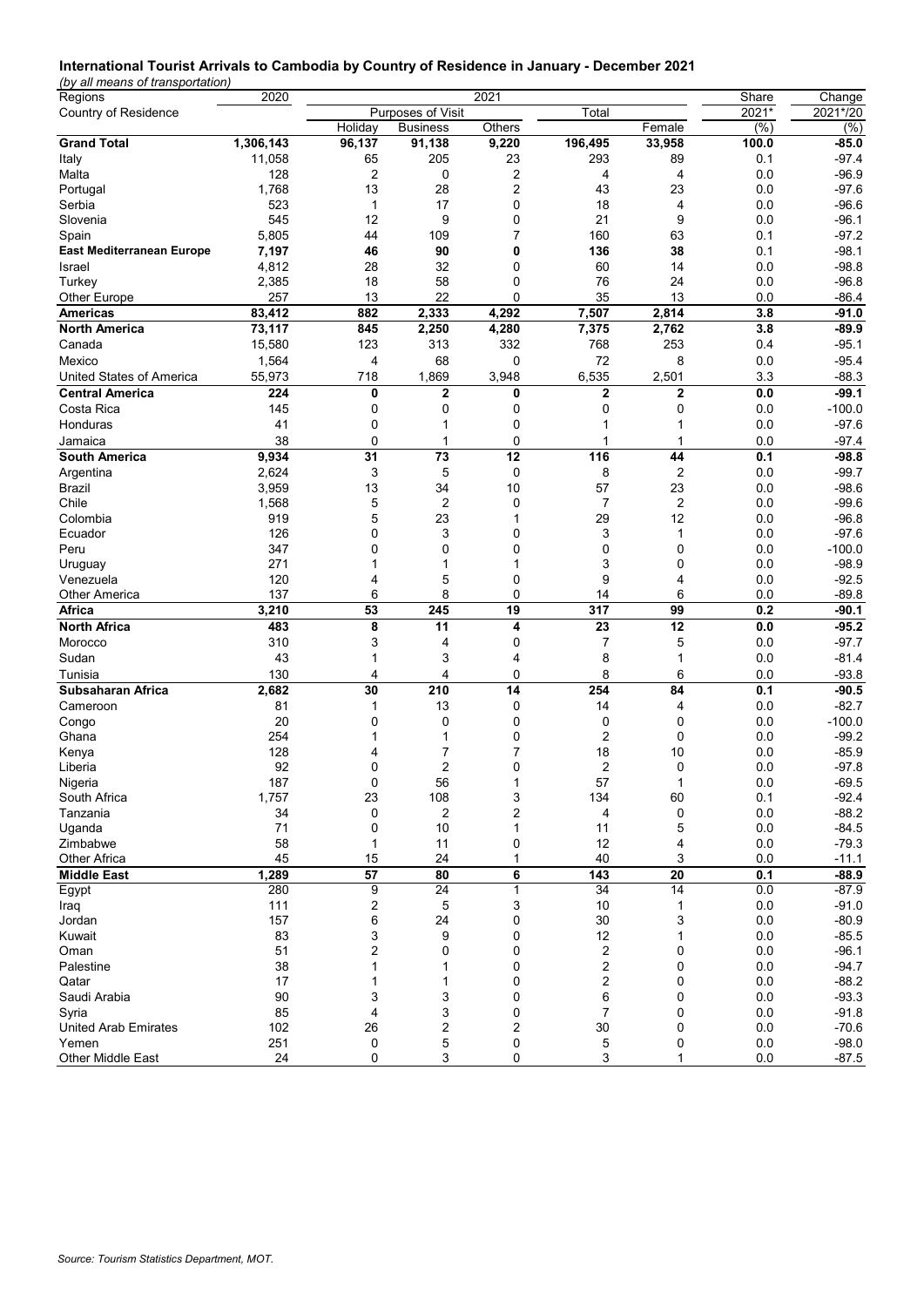# **I. INBOUND TOURISM**

1. International tourist arrivals in December 2021

|                                | Inbound tourism |        |        | Share $(\%)$ |          | Change (%) |
|--------------------------------|-----------------|--------|--------|--------------|----------|------------|
|                                | 2019            | 2020   | 2021   | 2021*        | 20/19    | 2021*/20   |
| Air                            | 352,774         | 10,132 | 19,755 | 59.6         | $-97.1$  | 95.0       |
| Phnom Penh Int'l Airport (PNH) | 175,134         | 7,336  | 18,384 | 55.5         | $-95.8$  | 150.6      |
| Siem Reap Int'l Airport (REP)  | 148,139         | 14     | 1,081  | 3.3          | $-100.0$ | 7621.4     |
| Kong Keng (KOS)                | 29,501          | 2,782  | 290    | 0.9          | $-90.6$  | $-89.6$    |
| <b>Land and Waterways</b>      | 359,688         | 9.937  | 13,374 | 40.4         | $-97.2$  | 34.6       |
| Land                           | 332,687         | 9,937  | 13,196 | 39.8         | $-97.0$  | 32.8       |
| Waterways                      | 27,001          | 0      | 178    | 0.5          | $-100.0$ |            |
| <b>Total</b>                   | 712,462         | 20,069 | 33,129 | 100.0        | $-97.2$  | 65.1       |

2. Top ten markets arrivals in December 2021



# **II. OUTBOUND TOURISM**

Outbound tourism in December 2021

|                                  |         | Change $(\%)$ |        |         |          |
|----------------------------------|---------|---------------|--------|---------|----------|
|                                  | 2019    | 2020          | 2021   | 20/19   | 2021*/20 |
| Cambodia Outbound Tourists       | 165.784 | 1.991         | 6.718  | -98.8   | 237.4    |
| International Tourists Departure | 588.913 | 27.965        | 22.840 | $-95.3$ | $-18.3$  |

# **III. INTERNAL TOURISM**

Domestic and foreign visitors' arrivals to the regions in December 2021

|                       | December 2020 |            | December 2021 |            | Change 2021*/20 (%) |            |  |
|-----------------------|---------------|------------|---------------|------------|---------------------|------------|--|
|                       | <b>KHM</b>    | <b>FOR</b> | <b>KHM</b>    | <b>FOR</b> | <b>KHM</b>          | <b>FOR</b> |  |
| Phnom Penh            | 170,895       | 18,900     | 118,923       | 25,644     | $-30.4$             | 35.7       |  |
| Siem Reap Angkor      | 29,000        | 1.169      | 40.539        | 1,398      | 39.8                | 19.6       |  |
| Coastal Zone          | 138.477       | 7.402      | 203,388       | 16,064     | 46.9                | 117.0      |  |
| <b>Preah Sihanouk</b> | 45,392        | 5.739      | 134,040       | 13,770     | 195.3               | 139.9      |  |
| Eco-tourism Zone      | 17,685        | 291        | 72,483        | 388        | 309.9               | 33.3       |  |
| Total                 | 356,057       | 27,762     | 435,333       | 43.494     | 22.3                | 56.7       |  |

# **Note:**

KHM: Cambodia visitors

FOR: Foreign visitors

*Source: Tourism Statistics Department, MOT.*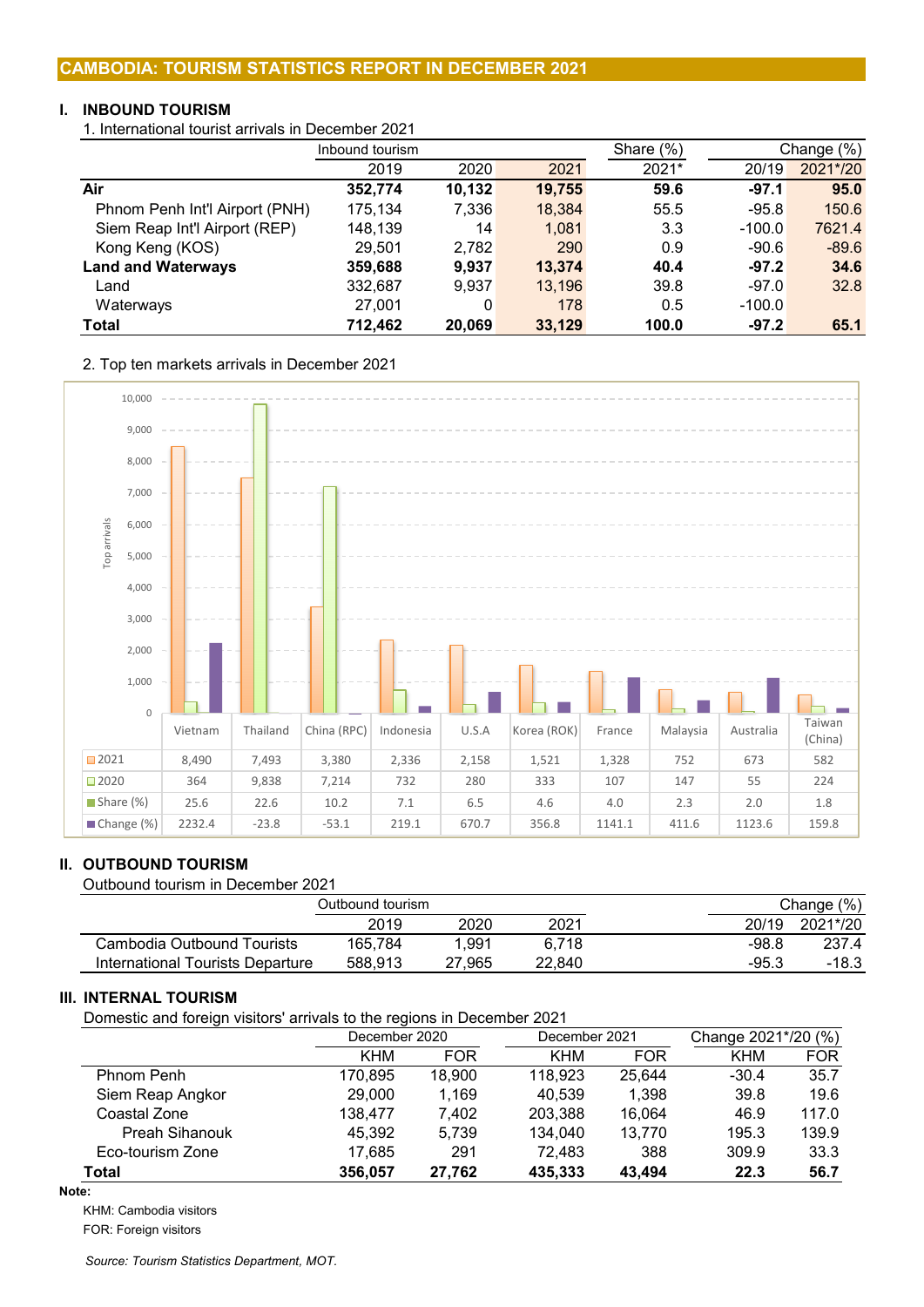#### **International Tourist Arrivals to Cambodia by Country of Residence in December 2021**

*(by all means of transportation)*

| Regions                         | 2020           |                |                   | 2021           |        |                | Share   | Change       |
|---------------------------------|----------------|----------------|-------------------|----------------|--------|----------------|---------|--------------|
| Country of Residence            |                |                | Purposes of Visit |                | Total  |                | $2021*$ | 2021*/20     |
|                                 |                | Holiday        | <b>Business</b>   | Others         |        | Female         | (%)     | $\sqrt{(6)}$ |
| <b>Grand Total</b>              | 20,069         | 19,322         | 11,170            | 2,637          | 33,129 | 9,570          | 100.0   | 65.1         |
| Asia and the Pacific            | 19,368         | 16,460         | 10,019            | 608            | 27,087 | 7,446          | 81.8    | 39.9         |
| <b>ASEAN (Southeast Asia)</b>   | 11,233         | 14,989         | 4,927             | 49             | 19,965 | 5,597          | 60.3    | 77.7         |
| Brunei Darussalam               | 0              | 0              | 0                 | 0              | 0      | 0              | 0.0     |              |
| Indonesia                       | 732            | 1,371          | 960               | 5              | 2,336  | 482            | 7.1     | 219.1        |
| Lao PDR                         | $\overline{7}$ | 27             | 35                | $\mathbf{1}$   | 63     | 26             | 0.2     | 800.0        |
| Malaysia                        | 147            | 350            | 388               | 14             | 752    | 145            | 2.3     | 411.6        |
| Myanmar                         | 19             | 30             | 95                | 0              | 125    | 51             | 0.4     | 557.9        |
| Philippines                     | 82             | 90             | 178               | 0              | 268    | 118            | 0.8     | 226.8        |
| Singapore                       | 44             | 323            | 108               | $\overline{7}$ | 438    | 120            | 1.3     | 895.5        |
| Thailand                        | 9,838          | 7,088          | 394               | 11             | 7,493  | 642            | 22.6    | $-23.8$      |
| Timor Leste                     | 0              | 0              | 0                 | 0              | 0      | $\mathbf 0$    | 0.0     |              |
| Vietnam                         | 364            | 5,710          | 2,769             | 11             | 8,490  | 4,013          | 25.6    | 2232.4       |
| <b>Northeast Asia</b>           | 7,957          | 1,006          | 4,636             | 193            | 5,835  | 1,491          | 17.6    | $-26.7$      |
| China                           | 7,214          | 320            | 3,047             | 13             | 3,380  | 829            | 10.2    | $-53.1$      |
| Hong Kong (China)               | 0              | 0              | 0                 | 0              | 0      | 0              | 0.0     |              |
| Japan                           | 175            | 59             | 235               | 16             | 310    | 61             | 0.9     | 77.1         |
| Korea (ROK)                     | 333            | 446            | 924               | 151            | 1,521  | 436            | 4.6     | 356.8        |
| Macau (China)                   | 0              | 0              | 0                 | 0              | 0      | 0              | 0.0     |              |
| Mongolia                        | 11             | 33             | 9                 | 0              | 42     | 17             | 0.1     | 281.8        |
| Taiwan (China)                  | 224            | 148            | 421               | 13             | 582    | 148            | 1.8     | 159.8        |
| Southern Asia                   | 101            | 156            | 362               | 0              | 518    | 103            | 1.6     | 412.9        |
|                                 |                |                |                   |                |        |                |         |              |
| Afghanistan                     | 1              | 5              | 35                | 0              | 40     | 17             | 0.1     | 3900.0       |
| Bangladesh                      | 4              | 15             | 53                | 0              | 68     | 5              | 0.2     | 1600.0       |
| Bhutan                          | $\mathbf{1}$   | 0              | 1                 | 0              | 1      | $\mathbf{1}$   | 0.0     | 0.0          |
| India                           | 50             | 98             | 213               | 0              | 311    | 67             | 0.9     | 522.0        |
| Iran                            | 5              | $\overline{c}$ | 1                 | 0              | 3      | 0              | 0.0     | $-40.0$      |
| Nepal                           | 3              | $\overline{7}$ | 23                | 0              | 30     | 5              | 0.1     | 900.0        |
| Pakistan                        | $\overline{c}$ | 15             | 13                | 0              | 28     | 1              | 0.1     | 1300.0       |
| Srilanka                        | 35             | 14             | 23                | 0              | 37     | 7              | 0.1     | 5.7          |
| Oceania                         | 71             | 301            | 87                | 366            | 754    | 250            | 2.3     | 962.0        |
| Australia                       | 55             | 273            | 74                | 326            | 673    | 224            | 2.0     | 1123.6       |
| Fiji                            | 0              | 0              | 1                 | 0              | 1      | 0              | 0.0     |              |
| New Zealand                     | 16             | 28             | 12                | 40             | 80     | 26             | 0.2     | 400.0        |
| Other Asia & the Pacific        | 6              | 8              | 7                 | 0              | 15     | 5              | 0.0     | 150.0        |
| <b>Europe</b>                   | 349            | 2,093          | 770               | 643            | 3,506  | 1,200          | 10.6    | 904.6        |
| <b>Northern Europe</b>          | 75             | 530            | 148               | 17             | 695    | 160            | 2.1     | 826.7        |
| Denmark                         | 4              | 36             | 8                 | 1              | 45     | 9              | 0.1     | 1025.0       |
| Finland                         | 2              | 26             | 6                 | 4              | 36     | 5              | 0.1     | 1700.0       |
| Iceland                         | 0              | 0              | 0                 | 0              | 0      | 0              | 0.0     |              |
| Ireland                         | 2              | 31             | 11                | 1              | 43     | 6              | 0.1     | 2050.0       |
| Norway                          | 5              | 24             | 8                 | 1              | 33     | 6              | 0.1     | 560.0        |
| Sweden                          | 9              | 55             | 14                | 1              | 70     | 18             | 0.2     | 677.8        |
| <b>United Kingdom</b>           | 53             | 358            | 101               | 9              | 468    | 116            | 1.4     | 783.0        |
| <b>Western Europe</b>           | 184            | 1,174          | 399               | 611            | 2,184  | 802            | 6.6     | 1087.0       |
| Austria                         | 3              | 29             | 7                 | 8              | 44     | 12             | 0.1     | 1366.7       |
| Belgium                         | $\overline{4}$ | 75             | 26                | 20             | 121    | 42             | 0.4     | 2925.0       |
| France                          | 107            | 615            | 230               | 483            | 1,328  | 527            | 4.0     | 1141.1       |
| Germany                         | 43             | 256            | 83                | 36             | 375    | 110            | 1.1     | 772.1        |
| Luxembourg                      | 0              | 2              | 1                 | 0              | 3      | 1              | 0.0     |              |
|                                 | 0              | 0              | 0                 | 0              | 0      | 0              | 0.0     |              |
| Monaco<br>Netherlands           | 6              | 105            | 22                | 15             |        |                | 0.4     |              |
|                                 |                |                |                   |                | 142    | 59             |         | 2266.7       |
| Switzerland                     | 21             | 92             | 30                | 49             | 171    | 51             | 0.5     | 714.3        |
| <b>Central / Eastern Europe</b> | 32             | 212            | 146               | 11             | 369    | 150            | $1.1$   | 1053.1       |
| <b>Bulgaria</b>                 | 2              | 12             | 3                 | 0              | 15     | 5              | 0.0     | 650.0        |
| Czech Republic                  | $\mathbf{1}$   | 28             | 12                | 2              | 42     | 15             | 0.1     | 4100.0       |
| Estonia                         | 0              | 10             | 0                 | 0              | 10     | $\overline{c}$ | 0.0     |              |
| Hungary                         | 4              | 12             | 2                 | 5              | 19     | 12             | 0.1     | 375.0        |
| Kazakhstan                      | 3              | 8              | 6                 | 0              | 14     | 10             | 0.0     | 366.7        |
| Kyrgyzstan                      | 0              | 0              | 1                 | 0              | 1      | 1              | 0.0     |              |
| Latvia                          | 1              | 0              | $\mathbf{1}$      | 0              | 1      | 0              | 0.0     | 0.0          |
| Lithuania                       | 0              | 4              | 2                 | 0              | 6      | 5              | 0.0     |              |
| Poland                          | 2              | 34             | 15                | 3              | 52     | 16             | 0.2     | 2500.0       |
| Romania                         | 3              | 9              | $\overline{7}$    | 0              | 16     | 8              | 0.0     | 433.3        |
| <b>Russian Federation</b>       | $\overline{7}$ | 63             | 85                | 1              | 149    | 57             | 0.4     | 2028.6       |
|                                 |                |                |                   |                |        |                |         |              |
| Slovakia                        | 0              | 5              | 1                 | 0              | 6      | 2              | 0.0     |              |
| Ukraine                         | 8              | 24             | 3                 | 0              | 27     | 11             | 0.1     | 237.5        |
| Uzbekistan                      | 1              | 3              | 8                 | 0              | 11     | 6              | 0.0     | 1000.0       |
| <b>Southern Europe</b>          | 27             | 130            | 52                | 4              | 186    | 66             | 0.6     | 588.9        |
| Croatia                         | 1              | 6              | 0                 | 0              | 6      | 2              | 0.0     | 500.0        |
| Greece                          | $\overline{c}$ | 6              | $\mathbf{1}$      | 0              | 7      | 3              | 0.0     | 250.0        |

*Source: Tourism Statistics Department, MOT.*